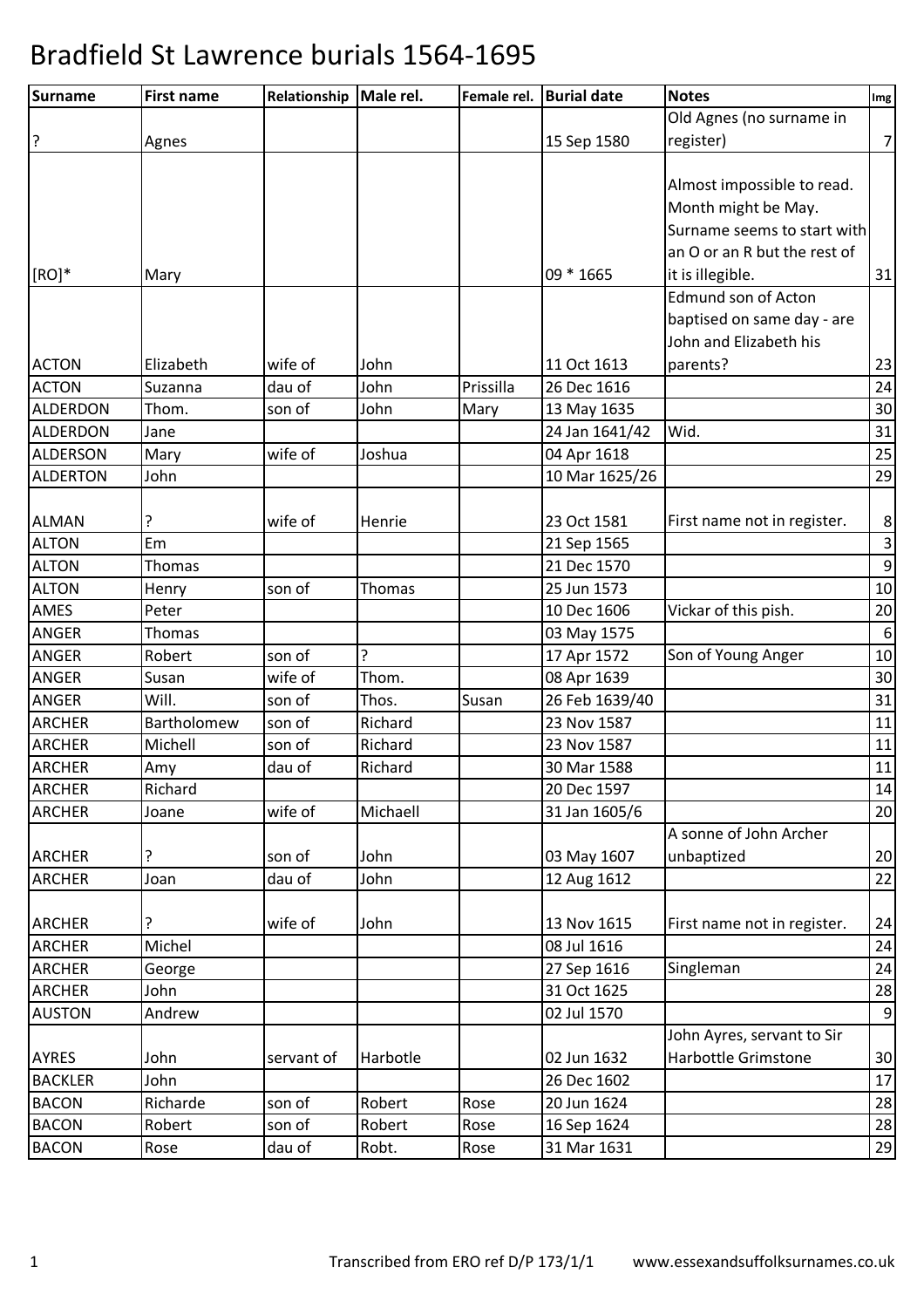| <b>Surname</b>  | <b>First name</b> | Relationship Male rel. |          | Female rel. | <b>Burial date</b> | <b>Notes</b>                | Img              |
|-----------------|-------------------|------------------------|----------|-------------|--------------------|-----------------------------|------------------|
|                 |                   |                        |          |             |                    |                             |                  |
|                 |                   |                        |          |             |                    | Weddow (out of sequence,    |                  |
| <b>BAKEN</b>    | Rose              |                        |          |             | 06 May 1649        | following burials from 1627 | 29               |
| <b>BAKON</b>    | Robert            | husband of             |          | Rose        | 12 Mar 1633/34     |                             | 30               |
| <b>BALDRIE</b>  | John              |                        |          |             | 08 Nov 1613        | Singleman                   | 23               |
| <b>BAMFORD</b>  | Trephena          |                        |          |             | 22 Apr 1566        |                             | $\overline{3}$   |
| <b>BAMFORD</b>  | Jeremy            |                        |          |             | 22 May 1572        |                             | 10               |
| <b>BANING</b>   | Ales              |                        |          |             | 11 Dec 1587        |                             | 11               |
| <b>BARLE</b>    | Kateren           |                        |          |             | 12 Nov 1585        | 28th year of QE1            | 8                |
| <b>BARLE</b>    | Nicholas          |                        |          |             | 26 Oct 1592        |                             | 13               |
| <b>BARLEY</b>   | Ales              |                        |          |             | 28 Sep 1599        |                             | 15               |
| <b>BARLOWE</b>  | Jane              |                        |          |             | 01 Oct 1614        |                             | 23               |
| <b>BARLY</b>    | 5                 |                        |          |             | 30 Mar 1621        | <b>Widdowe Barly</b>        | 28               |
| <b>BARTEN</b>   | Francis           |                        |          |             | 12 Nov 1649        |                             | 31               |
| <b>BATELL</b>   | Frannces          | wife of                | John     |             | 29 Jul 1576        |                             | $\boldsymbol{6}$ |
| <b>BATLE</b>    | Michell           |                        |          |             | 12 Oct 1572        |                             | 10               |
| <b>BATTLE</b>   | Robert            |                        |          |             | 14 Nov 1612        |                             | 22               |
| <b>BAYLY</b>    | Anthony           |                        |          |             | 04 Mar 1624/25     |                             | 28               |
| <b>BAYNINGE</b> | <b>Barbara</b>    |                        |          |             | 12 May 1602        | Widdowe                     | 17               |
| <b>BEACON</b>   | Willm.            |                        |          |             | 14 May 1604        |                             | 18               |
| <b>BEACON</b>   | Suzan             |                        |          |             | 19 Aug 1606        | Widdowe                     | 20               |
|                 |                   |                        |          |             |                    | Goodman Beacon, an          |                  |
|                 |                   |                        |          |             |                    | ancient servant unto Sr     |                  |
| <b>BEACON</b>   | ?                 | servant of             | Harbotle |             | 27 Jan 1628/29     | Harbotle Grimstone          | 29               |
| <b>BEETS</b>    | John              |                        |          |             | 10 Mar 1572/73     |                             | 10               |
| <b>BENOT</b>    | Joan              |                        |          |             | 22 Aug 1565        |                             | $\overline{3}$   |
|                 |                   |                        |          |             |                    | Surname abbreviated to      |                  |
| <b>BERTRAM</b>  | Susan             |                        |          |             | 11 Aug 1572        | Bertra.                     | 10               |
| <b>BIGGES</b>   | Thomas            |                        |          |             | 03 Jun 1617        |                             | 24               |
| <b>BLOSSE</b>   | Sara              | wife of                | Umphrie  |             | 09 Jun 1616        |                             | 24               |
| <b>BLOSSE</b>   | William           |                        |          |             | 21 May 1624        |                             | 28               |
| <b>BODYFALL</b> | Margaret          |                        |          |             | 15 Mar 1564/65     |                             | $\overline{2}$   |
| <b>BOWYER</b>   | Henrie            |                        |          |             | 09 Nov 1599        |                             | 16               |
| <b>BOWYER</b>   | Suzan             |                        |          |             | 19 May 1602        | Widdowe                     | 17               |
| <b>BRANCHE</b>  | Samuell           |                        |          |             | 20 Dec 1613        |                             | 23               |
| <b>BRAND</b>    | Elizabeth         | wife of                | John     |             | 19 Aug 1599        |                             | 15               |
| <b>BRICKLES</b> | Thomas            | son of                 | Edmund   |             | 08 May 1572        |                             | 10               |
|                 |                   |                        |          |             |                    | Gap left for name, then     |                  |
|                 |                   |                        |          |             |                    | something added in, so      |                  |
|                 |                   |                        |          |             |                    | small it is impossible to   |                  |
| <b>BRICKLES</b> | ?                 | wife of                | Thomas   |             | 16 Jul 1610        | decipher.                   | 22               |
| <b>BROOK</b>    | John              | son of                 | John     |             | 25 Feb 1613/14     |                             | 23               |
| <b>BROOKE</b>   | Joane             |                        |          |             | 02 Aug 1623        |                             | 28               |
| <b>BROOKE</b>   | Elizabeth         | wife of                | John     |             | 16 Oct 1636        |                             | 30               |
| <b>BROWNE</b>   | Rychard           |                        |          |             | 11 Jul 1580        |                             | $\overline{7}$   |
| <b>BULL</b>     | John              | son of                 | Tho.     | Eliz.       | 04 Apr 1629        |                             | 29               |
|                 |                   |                        |          |             |                    | Anna Heart, servant to      |                  |
| <b>BULL</b>     | Anna              | servant of             | Thom.    |             | 30 Jun 1632        | Thom. Bull                  | 30               |
| <b>BULL</b>     | Anna              |                        |          |             | 07 Oct 1634        | Being a widdow wooman       | 30               |
|                 |                   |                        |          |             |                    |                             |                  |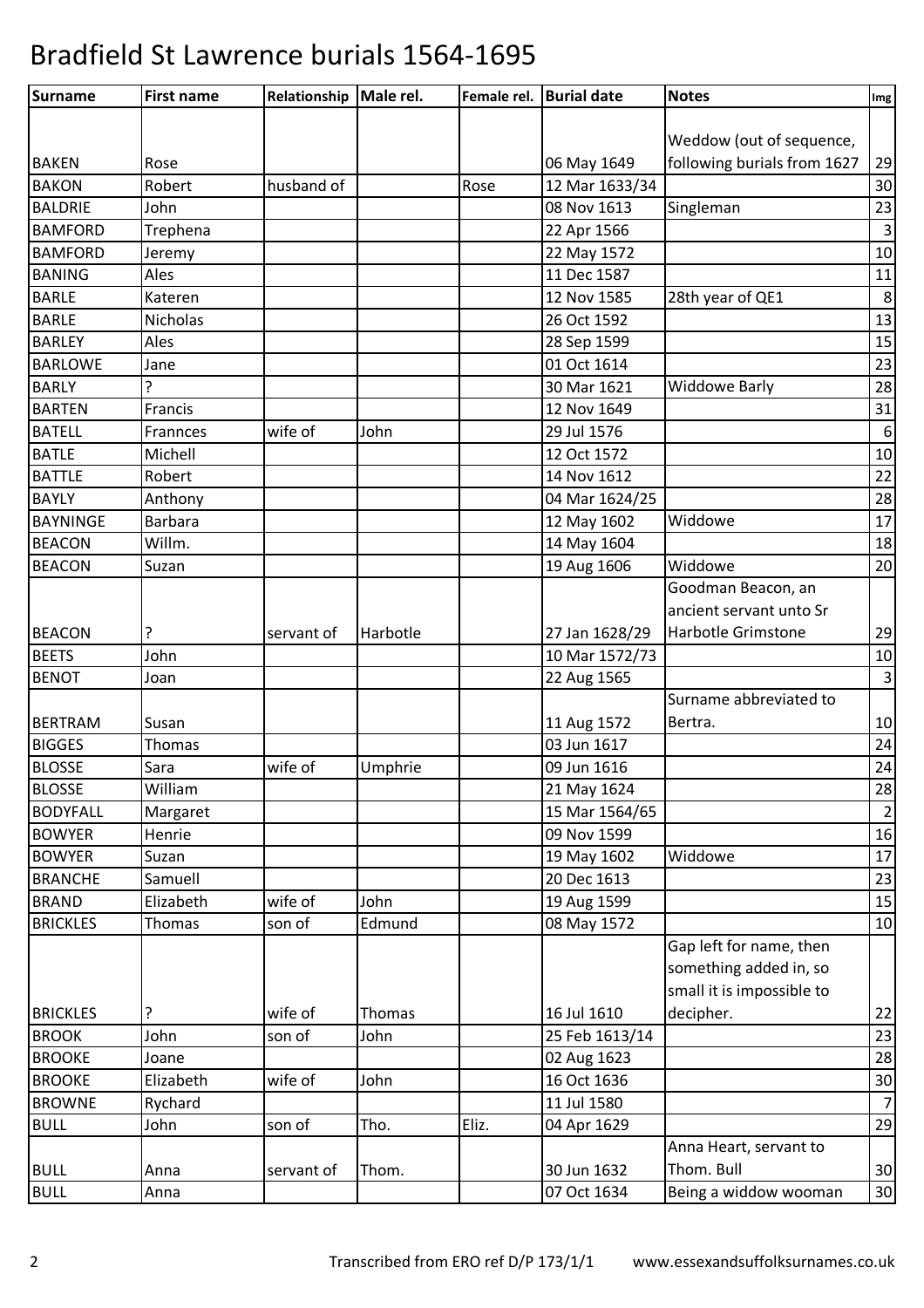| Surname          | <b>First name</b> | Relationship   Male rel. |         | Female rel. | <b>Burial date</b> | <b>Notes</b>             | Img              |
|------------------|-------------------|--------------------------|---------|-------------|--------------------|--------------------------|------------------|
|                  |                   |                          |         |             |                    | Thomas Dawson servant to |                  |
| <b>BULL</b>      | Thomas            | servant of               | Thom.   |             | 21 Jan 1638/39     | Thom. Bull               | 30               |
| <b>BULL</b>      | <b>Thomas</b>     |                          |         |             | 24 Jan 1638/39     |                          | 30               |
| <b>BUTLER</b>    | Elizabeth         | wife of                  | George  |             | 02 Jan 1602/3      |                          | 17               |
| <b>BUTLER</b>    | John              |                          |         |             | 15 Aug 1603        | A straunger              | 18               |
| <b>BUTLER</b>    | John              | son of                   | John    | Elizabeth   | 13 Nov 1627        |                          | 29               |
| <b>BUTLER</b>    | George            |                          |         |             | 16 Apr 1630        | The elder                | 29               |
| <b>BUTLER</b>    | John              |                          |         |             | 17 Sep 1631        | The younger              | 30               |
| <b>BUTTLER</b>   | John              |                          |         |             | 14 May 1648        |                          | 31               |
| <b>CADIE</b>     | Robert            |                          |         |             | 22 Mar 1607/8      |                          | 21               |
| <b>CAMMACK</b>   | Rebecca           | wife of                  | William |             | 05 Mar 1607/8      |                          | 21               |
|                  |                   |                          |         |             |                    | Viccare of this pishe of |                  |
| <b>CARD</b>      | Edward            |                          |         |             | 24 Jul 1587        | <b>Bradfeild</b>         | $\boldsymbol{9}$ |
| <b>CARTER</b>    | Ann               | wife of                  | Henry   |             | 14 Apr 1611        |                          | 22               |
| CHAMBERLANE      | Henry             |                          |         |             | 07 Dec 1643        |                          | 31               |
| <b>CHRISMAS</b>  | John              |                          |         |             | 08 Aug 1620        |                          | 28               |
| <b>CHRISMAS</b>  | Ann               | wife of                  | John    |             | 05 Sep 1620        |                          | 28               |
| <b>CHRISTMAS</b> | Marye             | wife of                  | John    |             | 22 Jul 1602        |                          | 17               |
| CHURCHMAN        | John              |                          |         |             | 09 Feb 1580/81     |                          | $\overline{7}$   |
| CHURCHMAN        | Joan              | wife of                  | John    |             | 13 Jul 1589        |                          | $\boldsymbol{9}$ |
| <b>CLARK</b>     | <sup>2</sup>      |                          |         |             | 11 Dec 1581        | <b>Mother Clark</b>      | 8                |
| <b>CLARK</b>     | Annes             |                          |         |             | 03 May 1571        |                          | 9                |
| <b>CLARK</b>     | Susanna           | dau of                   | Robert  |             | 21 Mar 1574/75     |                          | 10               |
| <b>CLARK</b>     | Susan             |                          |         |             | 16 Dec 1592        |                          | 13               |
| <b>CLARKE</b>    | John              |                          |         |             | 08 Jun 1604        |                          | 18               |
| <b>CLARKE</b>    | <b>Bridget</b>    |                          |         |             | 18 Sep 1691        | Widow                    | 31               |
| <b>CLEMENTS</b>  | Esther            | wife of                  | Edward  |             | 03 Feb 1692/93     |                          | 33               |
| <b>CLEYDON</b>   | Alyes             |                          |         |             | 11 May 1571        |                          | 9                |
| COALE            | Grace             |                          |         |             | 06 Nov 1570        |                          | 9                |
| <b>COALE</b>     | Mary              |                          |         |             | 20 Oct 1572        |                          | 10               |
| <b>COCKOOD</b>   | William           |                          |         |             | 11 May 1634        |                          | 30               |
| <b>COCKOW</b>    | <b>Briam</b>      |                          |         |             | 10 Nov 1693        |                          | 33               |
| <b>COLLE</b>     | Richard           |                          |         |             | 07 Mar 1575/76     | The elder                | $\boldsymbol{6}$ |
| <b>COLLIN</b>    | John              |                          |         |             | 09 Apr 1580        |                          | $\overline{7}$   |
| <b>COLLIN</b>    | Joan              |                          |         |             | 28 Apr 1572        |                          | 10               |
| <b>COLLIN</b>    | 5.                |                          |         |             | 26 Dec 1592        | The wydow Collin         | 13               |
| <b>COLLINS</b>   | Elizabethe        |                          |         |             | 09 Apr 1570        |                          | 9                |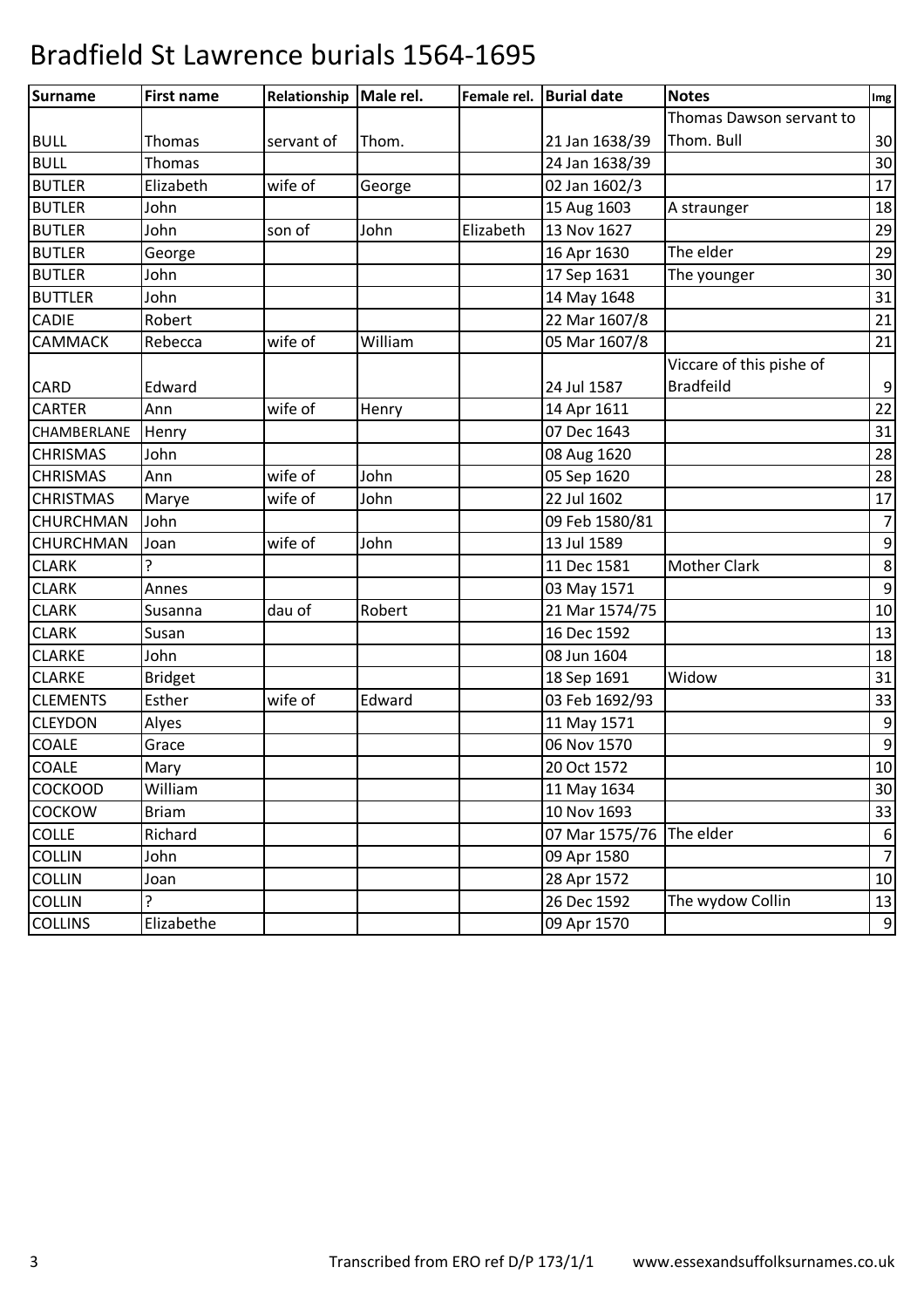| Surname         | <b>First name</b> | Relationship | Male rel. | Female rel. | <b>Burial date</b> | <b>Notes</b>                  | Img              |
|-----------------|-------------------|--------------|-----------|-------------|--------------------|-------------------------------|------------------|
|                 |                   |              |           |             |                    |                               |                  |
|                 |                   |              |           |             |                    |                               |                  |
|                 |                   |              |           |             |                    | William Condall, servant to   |                  |
|                 |                   |              |           |             |                    | Sir Harbottle Grimston, was   |                  |
|                 |                   |              |           |             |                    | slayne (note: The burials all |                  |
|                 |                   |              |           |             |                    | give a name and say "were     |                  |
|                 |                   |              |           |             |                    | buried" then the date.        |                  |
|                 |                   |              |           |             |                    | However, in this instance, it |                  |
|                 |                   |              |           |             |                    | says "was slayne" instead -   |                  |
|                 |                   |              |           |             |                    | implying this could be the    |                  |
|                 |                   |              |           |             |                    | date of death, not burial.    |                  |
|                 |                   |              |           |             |                    | "Slayne" might indicate an    |                  |
|                 |                   |              |           |             |                    | accident or a                 |                  |
|                 |                   |              |           |             |                    | murder/manslaughter,          |                  |
| <b>CONDALL</b>  | William           | servant of   | Harbottle |             | 16 Sep 1635        | rather than illness)          | 30               |
| <b>CONVEN</b>   | Joane             | wife of      | Nicholas  |             | 03 Sep 1602        |                               | 17               |
| <b>CONVEN</b>   | Nicholas          |              |           |             | 13 Sep 1604        |                               | 19               |
| <b>CONVEN</b>   | Paule             |              |           |             | 06 Apr 1613        |                               | 23               |
|                 |                   |              |           |             |                    | Year unclear. 1574/5 or       |                  |
| <b>CONVIN</b>   | Robert            |              |           |             | 27 Jan 1575/76     | 1575/6?                       | $6 \overline{6}$ |
| <b>CONVIN</b>   | Grace             | dau of       | Nicholas  | Joan        | 02 Dec 1571        |                               | 10               |
| <b>CONVIN</b>   | Annes             |              |           |             | 21 Dec 1572        |                               | 10               |
| <b>CONVIN</b>   | Paul              |              |           |             | 26 Jun 1573        |                               | 10               |
| <b>CONVIN</b>   | Mathew            |              |           |             | 01 Aug 1591        |                               | 12               |
| <b>CONVIN</b>   | John              | son of       | John      | Ann         | 01 Nov 1618        |                               | 28               |
| CONVIN          | Nicholas          |              |           |             | 14 Sep 1626        |                               | 29               |
| <b>CONVIN</b>   | John              |              |           |             | 25 Nov 1626        |                               | 29               |
|                 |                   |              |           |             |                    | Francis Snellin, servant to   |                  |
| <b>CONVIN</b>   | Francis           | servant of   | John      |             | 12 Jan 1634/35     | John Convin junior            | 30               |
| <b>CONVIN</b>   | John              |              |           |             | 11 Jul 1636        | Old John Convin               | 30               |
| <b>CONVIN</b>   | Thomas            | son of       | John      |             | 12 Nov 1638        |                               | 30               |
|                 |                   |              |           |             |                    | Priscilla Potter, servant to  |                  |
| <b>CONVIN</b>   | Priscilla         | servant of   | John      |             | 10 May 1639        | John Convin                   | 30               |
| <b>COOCKE</b>   | Fama              |              |           |             | 14 Jan 1639/40     | A mayde                       | 30               |
| <b>COOCKOOK</b> | Susan             |              |           |             | 12 Aug 1639        | Widow                         | 30               |
| <b>COOK</b>     | Thomas            |              |           |             | 18 Aug 1571        |                               | 10               |
| COOKE           | Jane              | dau of       | Thomas    | Thamar      | 19 Oct 1624        |                               | 28               |
| <b>COOKE</b>    | Richard           | son of       | Thomas    | Thamar      | 01 Jan 1625/26     |                               | 29               |
| COOKE           | Thomas            |              |           |             | 23 Jun 1626        |                               | 29               |
| COOKE           | Fama              |              |           |             | 24 Jan 1629/30     | Vidua                         | 29               |
| <b>COOKOOK</b>  | Joan              | dau of       | Thomas    |             | 07 Jun 1580        |                               | 7                |
|                 |                   |              |           |             |                    | Mr Ambrose Copinger,          |                  |
|                 |                   |              |           |             |                    | gentleman (no date in         |                  |
|                 |                   |              |           |             |                    | register - between burials in |                  |
| <b>COPINGER</b> | Ambrose           |              |           |             | $* * 1621$         | May and Sept)                 | 28               |
| COPLAND         | <b>Barbara</b>    |              |           |             | 13 Mar 1604/5      |                               | 19               |
| <b>COPLAND</b>  | John              |              |           |             | 28 Oct 1615        |                               | 24               |
| COPLAND         | Alice             |              |           |             | 10 Apr 1616        | Widdow                        | 24               |
| <b>COUPER</b>   | John              |              |           |             | 13 Dec 1622        |                               | 28               |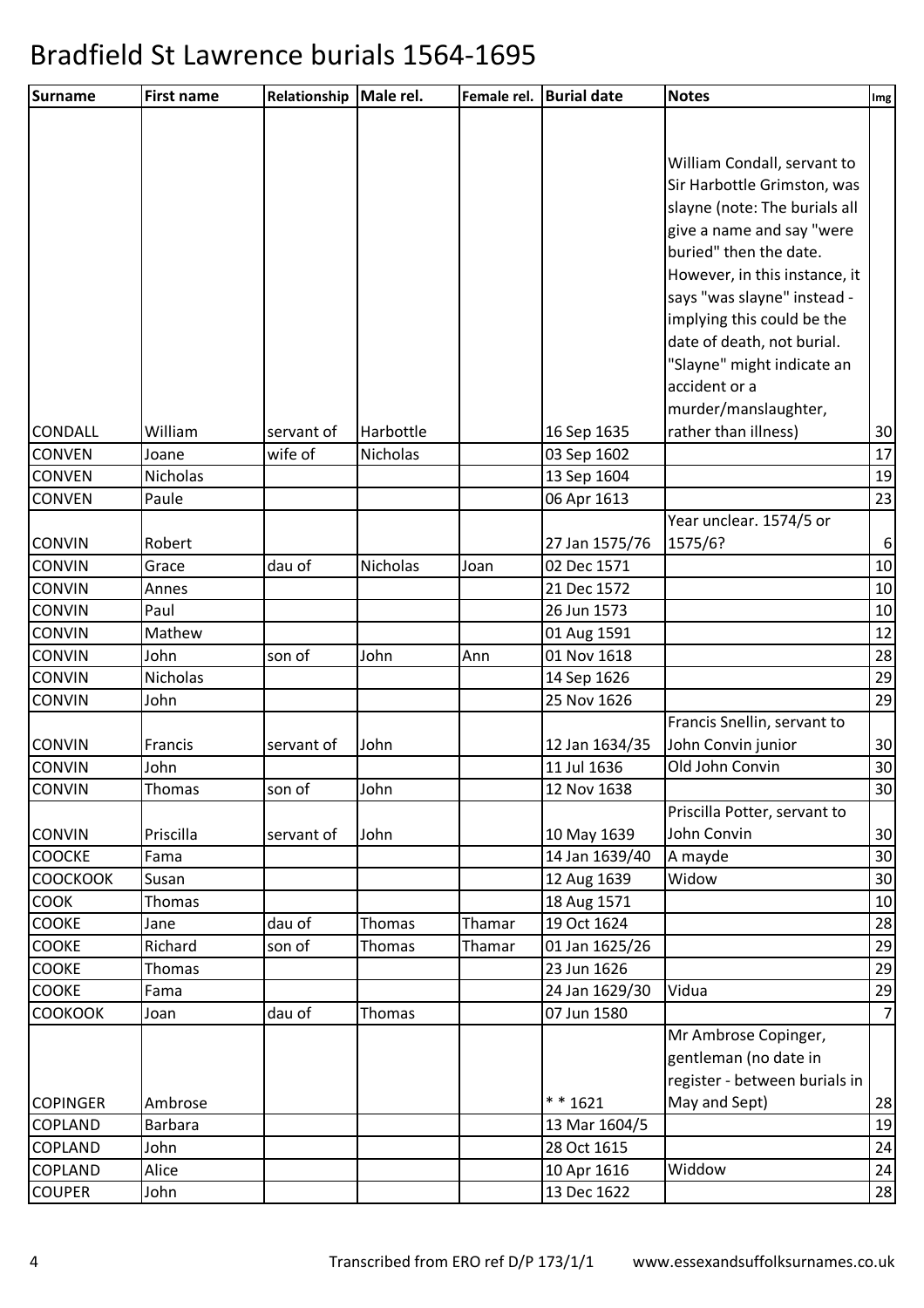| <b>Surname</b>   | <b>First name</b> | Relationship   Male rel. |          | Female rel. | <b>Burial date</b> | <b>Notes</b>                | Img            |
|------------------|-------------------|--------------------------|----------|-------------|--------------------|-----------------------------|----------------|
| <b>COUPER</b>    | Abraham           |                          |          |             | 28 Jan 1622/23     |                             | 28             |
| <b>COURTEOUS</b> | Elizabeth         | dau of                   | Laurence |             | 14 Dec 1639        |                             | 30             |
| <b>COURTEOUS</b> | ?                 | dau of                   | Laurence |             | 25 Sep 1643        | First name not in register. | 31             |
| COX              | Margeret          |                          |          |             | 28 Apr 1593        |                             | 13             |
| CRAMPE           | Mercye            | wife of                  | Robte.   |             | 21 Jul 1602        |                             | 17             |
| <b>CRAMPIN</b>   | Elizabeth         | dau of                   | Robert   |             | 03 Jun 1598        |                             | 15             |
| <b>CRAMPTON</b>  | Elizabeth         | dau of                   | Robte.   |             | 05 Apr 1601        |                             | 17             |
| <b>CRAMPTON</b>  | Robert            |                          |          |             | 18 Mar 1612/13     |                             | 23             |
| <b>CREECKE</b>   | Margarett         | wife of                  | Henry    |             | 15 Nov 1635        |                             | 30             |
| <b>CREEKE</b>    | Elizab.           | dau of                   | Hen.     |             | 19 Sep 1641        |                             | 31             |
| <b>CRICK</b>     | Mary              | son of                   | John     | Jane        | 07 Nov 1619        |                             | 28             |
| <b>CRICK</b>     | Jane              | dau of                   | John     | Jane        | 02 May 1621        |                             | 28             |
| <b>CRICK</b>     | John              | son of                   | Henry    |             | 18 May 1632        |                             | 30             |
| <b>CRICKE</b>    | John              | son of                   | John     | Jane        | 23 Nov 1622        |                             | 28             |
| <b>CRICKE</b>    | Jane              | dau of                   | John     | Jane        | 11 Feb 1625/26     |                             | 29             |
| <b>CRISPE</b>    | Alice             | wife of                  | Thomas   |             | 06 Jul 1615        |                             | 24             |
| <b>CROMER</b>    | William           |                          |          |             | 24 May 1607        |                             | 20             |
| <b>CROMER</b>    | Elizabeth         |                          |          |             | 01 Jan 1620/21     |                             | 28             |
| CROSMAN          | Elizebeth         |                          |          |             | 22 Aug 1690        |                             | 31             |
| <b>CROSSE</b>    | Ane               | wife of                  | John     |             | 05 Jan 1615/16     |                             | 24             |
| CROSSMAN         | Thomas            |                          |          |             | 18 Sep 1689        |                             | 31             |
| CROSSMAN         | Abigall           | wife of                  | Sam.     |             | 26 Nov 1691        |                             | 31             |
| CROSSMAN         | Susan             | wife of                  | Thomas   |             | 07 May 1693        |                             | 33             |
| CROSSMAN         | Mary              | wife of                  | Samuel   |             | 25 May 1693        |                             | 33             |
| CROSSMAN         | Sarah             | dau of                   | Samuel   |             | 30 May 1693        |                             | 33             |
| <b>CROSSMAN</b>  | Thomas            |                          |          |             | 14 Feb 1693/94     |                             | 33             |
| CROSSMAN         | Thomas            |                          |          |             | 06 Mar 1694/95     | Thomas Crossman junior      | 33             |
| CROSSMAN         | Elizabeth         |                          |          |             | 18 Apr 1695        |                             | 33             |
| <b>CROSSMAN</b>  | Samuel            |                          |          |             | 09 Jun 1695        |                             | 33             |
| <b>DAIE</b>      | Elizabeth         | child of                 |          | Olive       | 01 Apr 1610        | A base child                | 22             |
| <b>DAWSON</b>    | Blanche           | wife of                  | John     |             | 23 Dec 1625        |                             | 29             |
| <b>DAWSON</b>    | Thomas            |                          |          |             | 24 Nov 1631        |                             | 30             |
|                  |                   |                          |          |             |                    | Thomas Dawson servant to    |                |
| <b>DAWSON</b>    | Thomas            | servant of               | Thom.    |             | 21 Jan 1638/39     | Thom. Bull                  | 30             |
|                  |                   |                          |          |             |                    | Day, widdow (first name not |                |
| <b>DAY</b>       | ?                 |                          |          |             | 28 Dec 1608        | in register)                | 21             |
| <b>DAY</b>       | Rich.             |                          |          |             | 26 Feb 1634/35     |                             | 30             |
| <b>DAYE</b>      | John              |                          |          |             | 08 Jul 1603        | John Daye senr              | 18             |
| <b>DEANE</b>     | Suzan             | wife of                  | Willm.   |             | 12 Feb 1600/1      |                             | 16             |
| <b>DEANE</b>     | William           |                          |          |             | 19 Mar 1601/2      |                             | 17             |
| <b>DEANE</b>     | Joane             |                          |          |             | 25 Apr 1603        |                             | 18             |
| <b>DICKS</b>     | Francis           |                          |          |             | 17 Apr 1593        |                             | 13             |
| <b>DIX</b>       | Richard           |                          |          |             | 25 Oct 1581        |                             | $\overline{7}$ |
| <b>DOUGHTY</b>   | Christopher       |                          |          |             | 03 Nov 1574        |                             | 5              |
|                  |                   |                          |          |             |                    | Dorithie Doutie, servant to |                |
| <b>DOUTIE</b>    | Dorithie          | servant of               | ?        |             | 25 Sep 1631        | Mr Grimston                 | 30             |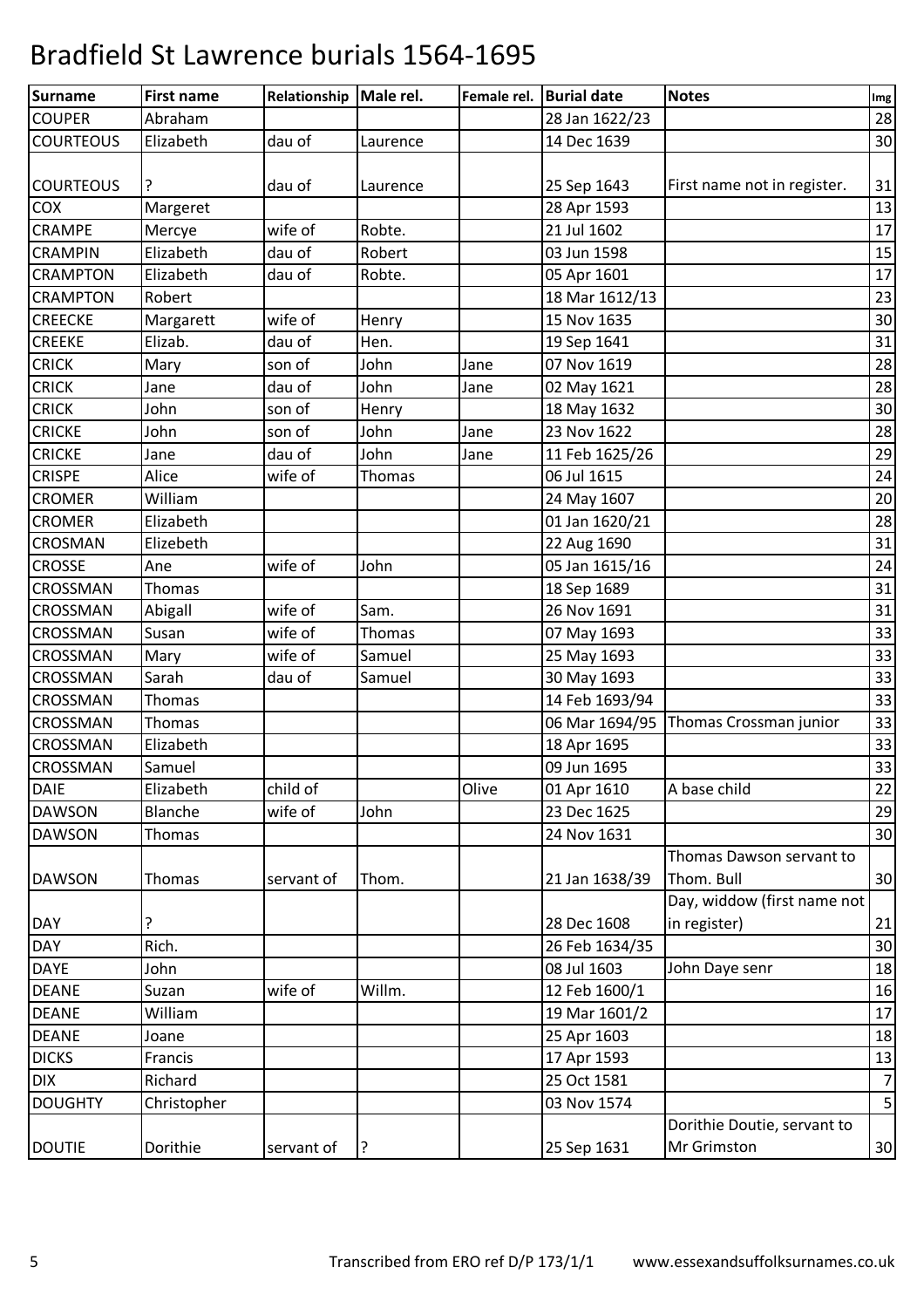| Thomas Dowghtie was<br>buryed the 23 day of<br>Marche and his wyfe was<br>buryed the 30 day of the<br>23 Mar 1590/91 same moneth.<br><b>DOWGHTIE</b><br>Thomas<br>Thomas Dowghtie was<br>buryed the 23 day of<br>Marche and his wyfe was<br>buryed the 30 day of the<br>same moneth.<br><b>DOWGHTIE</b><br>?<br>wife of<br>30 Mar 1591<br><b>Thomas</b><br>Christian<br>wife of<br><b>DOWNING</b><br>26 Aug 1575<br>Thomas<br>No date except 27th year of<br>* * 1585<br>QE1.<br><b>DOWNING</b><br>Thomas<br><b>EATON</b><br>Robert<br>07 Nov 1693<br><b>EATON</b><br>Edmund<br>02 Apr 1694 | Img            |
|---------------------------------------------------------------------------------------------------------------------------------------------------------------------------------------------------------------------------------------------------------------------------------------------------------------------------------------------------------------------------------------------------------------------------------------------------------------------------------------------------------------------------------------------------------------------------------------------|----------------|
|                                                                                                                                                                                                                                                                                                                                                                                                                                                                                                                                                                                             |                |
|                                                                                                                                                                                                                                                                                                                                                                                                                                                                                                                                                                                             |                |
|                                                                                                                                                                                                                                                                                                                                                                                                                                                                                                                                                                                             |                |
|                                                                                                                                                                                                                                                                                                                                                                                                                                                                                                                                                                                             |                |
|                                                                                                                                                                                                                                                                                                                                                                                                                                                                                                                                                                                             | 12             |
|                                                                                                                                                                                                                                                                                                                                                                                                                                                                                                                                                                                             |                |
|                                                                                                                                                                                                                                                                                                                                                                                                                                                                                                                                                                                             |                |
|                                                                                                                                                                                                                                                                                                                                                                                                                                                                                                                                                                                             |                |
|                                                                                                                                                                                                                                                                                                                                                                                                                                                                                                                                                                                             |                |
|                                                                                                                                                                                                                                                                                                                                                                                                                                                                                                                                                                                             | 12             |
|                                                                                                                                                                                                                                                                                                                                                                                                                                                                                                                                                                                             | 6              |
|                                                                                                                                                                                                                                                                                                                                                                                                                                                                                                                                                                                             |                |
|                                                                                                                                                                                                                                                                                                                                                                                                                                                                                                                                                                                             | 10             |
|                                                                                                                                                                                                                                                                                                                                                                                                                                                                                                                                                                                             | 33             |
|                                                                                                                                                                                                                                                                                                                                                                                                                                                                                                                                                                                             | 33             |
|                                                                                                                                                                                                                                                                                                                                                                                                                                                                                                                                                                                             |                |
| ?<br>wife of<br>Willm.<br><b>EDGRAVE</b><br>23 Oct 1691<br>First name not in register.                                                                                                                                                                                                                                                                                                                                                                                                                                                                                                      | 31             |
| Will.<br><b>EDGRAVE</b><br>dau of<br>14 Dec 1691<br>Frances                                                                                                                                                                                                                                                                                                                                                                                                                                                                                                                                 | 31             |
| Father's first name not in                                                                                                                                                                                                                                                                                                                                                                                                                                                                                                                                                                  |                |
| <b>ELLYS</b><br>John<br>22 Dec 1588<br>register.<br>son of<br>?                                                                                                                                                                                                                                                                                                                                                                                                                                                                                                                             | 11             |
| <b>ELMER</b><br>William<br>01 Jul 1628                                                                                                                                                                                                                                                                                                                                                                                                                                                                                                                                                      | 29             |
| <b>ELYES</b><br>John<br>25 Apr 1566                                                                                                                                                                                                                                                                                                                                                                                                                                                                                                                                                         | $\mathbf{3}$   |
| <b>ELYES</b><br>son of<br>03 Nov 1566<br>Thomas<br>Thomas                                                                                                                                                                                                                                                                                                                                                                                                                                                                                                                                   | $\overline{3}$ |
| <b>ESTY</b><br>dau of<br>William<br>Ann<br>05 Jan 1692/93                                                                                                                                                                                                                                                                                                                                                                                                                                                                                                                                   | 33             |
| <b>ESTY</b><br>William<br>Nicolas<br>son of<br>04 Apr 1694                                                                                                                                                                                                                                                                                                                                                                                                                                                                                                                                  | 33             |
| <b>EVERET</b><br>04 Mar 1693/94<br>Thomas                                                                                                                                                                                                                                                                                                                                                                                                                                                                                                                                                   | 33             |
| <b>FALL</b><br>John<br>son of<br>20 Apr 1615<br>Bartholomew                                                                                                                                                                                                                                                                                                                                                                                                                                                                                                                                 | 23             |
| <b>FALL</b><br>wife of<br>30 Nov 1631<br>Dorcas<br>Bartholmew                                                                                                                                                                                                                                                                                                                                                                                                                                                                                                                               | 30             |
| <b>FALL</b><br>Daniel<br>02 Apr 1691                                                                                                                                                                                                                                                                                                                                                                                                                                                                                                                                                        | 31             |
| <b>FARANTON</b><br>Sarah<br>24 Nov 1692<br>dau of<br>Thomas                                                                                                                                                                                                                                                                                                                                                                                                                                                                                                                                 | 33             |
| <b>FARINGTON</b><br>29 Mar 1691<br><b>Brigit</b>                                                                                                                                                                                                                                                                                                                                                                                                                                                                                                                                            | 31             |
| Day of month hard to read -                                                                                                                                                                                                                                                                                                                                                                                                                                                                                                                                                                 |                |
| 6th?<br><b>FARINTON</b><br>Samual<br>son of<br>* Mar 1693/4<br>John                                                                                                                                                                                                                                                                                                                                                                                                                                                                                                                         | 33             |
| <b>FERRIS</b><br>Richard<br>29 Oct 1691                                                                                                                                                                                                                                                                                                                                                                                                                                                                                                                                                     | 31             |
| <b>FITTES</b><br>William<br>16 Mar 1607/8                                                                                                                                                                                                                                                                                                                                                                                                                                                                                                                                                   | 21             |
| son of<br>19 Sep 1691<br><b>FLOWER</b><br>Simon<br>Aaron                                                                                                                                                                                                                                                                                                                                                                                                                                                                                                                                    | 31             |
| <b>FLOWER</b><br>02 Jan 1691/92<br>Householder<br>Simon                                                                                                                                                                                                                                                                                                                                                                                                                                                                                                                                     | 31             |
| 03 Oct 1693<br><b>FLOWER</b><br>Sam.                                                                                                                                                                                                                                                                                                                                                                                                                                                                                                                                                        | 33             |
|                                                                                                                                                                                                                                                                                                                                                                                                                                                                                                                                                                                             |                |
| Ye widowe of Rogers Folks                                                                                                                                                                                                                                                                                                                                                                                                                                                                                                                                                                   |                |
| of Thorpe. Came hither to                                                                                                                                                                                                                                                                                                                                                                                                                                                                                                                                                                   |                |
| towne, fell sicke & dyed.<br><b>FOLCKES</b><br>widow of<br>14 Dec 1634<br>Sarah<br>Rogers                                                                                                                                                                                                                                                                                                                                                                                                                                                                                                   | 30             |
| dau of<br>FOO[T_]S<br>Susan<br>Robt.<br>12 May 1570                                                                                                                                                                                                                                                                                                                                                                                                                                                                                                                                         | 9              |
| <b>FREIND</b><br>William<br>13 Aug 1607                                                                                                                                                                                                                                                                                                                                                                                                                                                                                                                                                     | 20             |
| <b>FULLER</b><br>Thom.<br>son of<br>Thom.<br>07 Feb 1633/34                                                                                                                                                                                                                                                                                                                                                                                                                                                                                                                                 | 30             |
| <b>FULLER</b><br>Elizabeth<br>wife of<br>John<br>15 Mar 1692/93                                                                                                                                                                                                                                                                                                                                                                                                                                                                                                                             | 33             |
| <b>FYTES</b><br>Thomas<br>13 Mar 1589/90                                                                                                                                                                                                                                                                                                                                                                                                                                                                                                                                                    | 12             |
| <b>GALLAR</b><br>Rhebecca<br>dau of<br>30 May 1642<br>Vincent                                                                                                                                                                                                                                                                                                                                                                                                                                                                                                                               | 31             |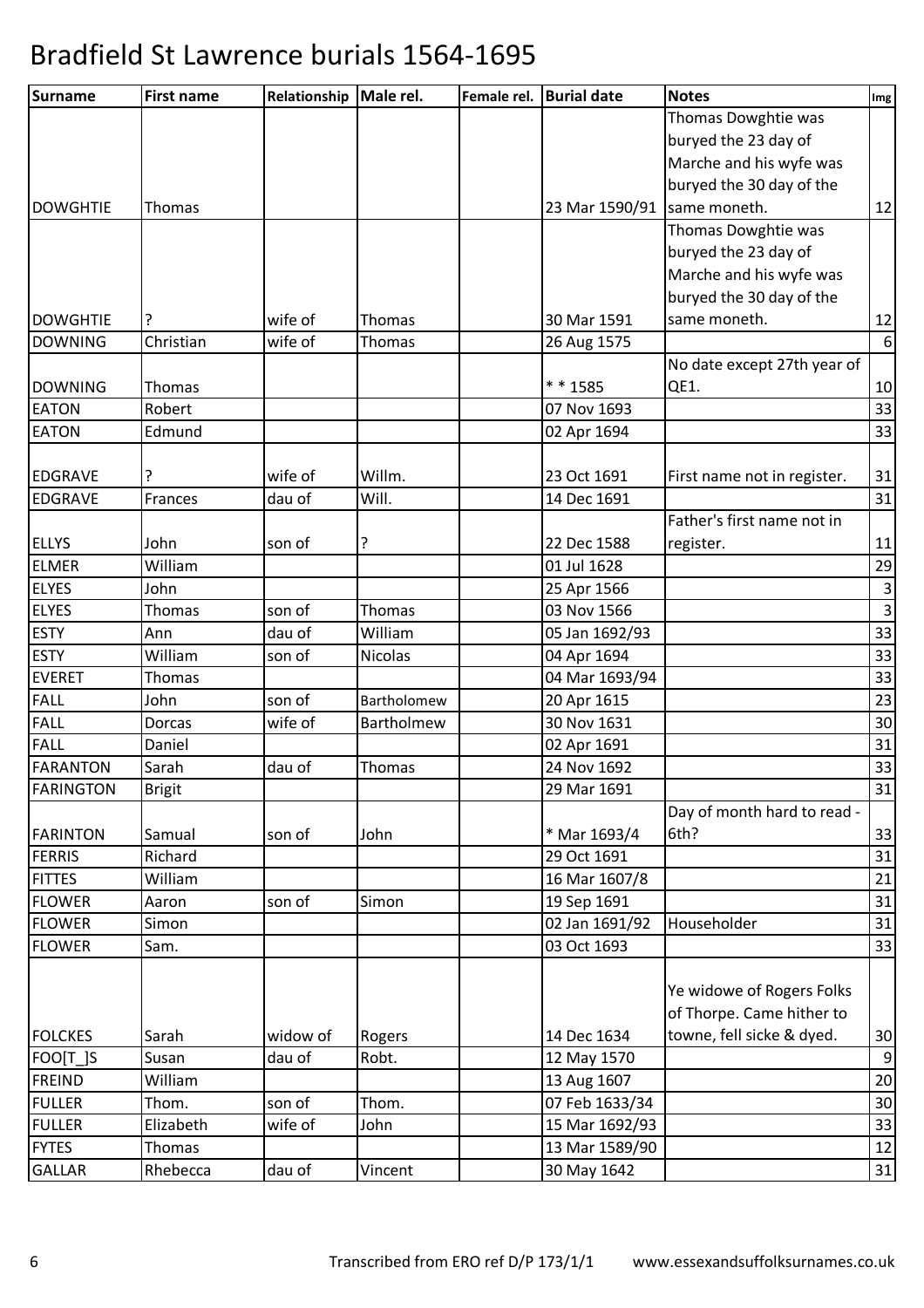| <b>Surname</b>    | <b>First name</b> | Relationship | Male rel. | Female rel. | <b>Burial date</b> | <b>Notes</b>                 | Img            |
|-------------------|-------------------|--------------|-----------|-------------|--------------------|------------------------------|----------------|
|                   |                   |              |           |             |                    |                              |                |
|                   |                   |              |           |             |                    | Abraham Gallowa servant to   |                |
| <b>GALLOWA</b>    | Abraham           | servant of   | Harbottle |             | 02 Jun 1633        | Sr Harbottle Grimstone       | 30             |
| <b>GAME</b>       | Willm.            |              |           |             | 04 Mar 1589/90     |                              | 12             |
| <b>GIFFORD</b>    | Elizabeth         |              |           |             | 10 Nov 1604        |                              | 19             |
| <b>GIFFORD</b>    | Edmund            | son of       | John      |             | 28 Oct 1608        |                              | 21             |
| <b>GIFFORD</b>    | Francis           | son of       | John      |             | 20 Sep 1615        |                              | 24             |
| <b>GIFFORD</b>    | John              |              |           |             | 07 Apr 1642        |                              | 31             |
|                   |                   |              |           |             |                    | Vidua. (first name not in    |                |
| <b>GIFFORD</b>    | ?                 |              |           |             | 16 Nov 1643        | register)                    | 31             |
| <b>GIFFORDE</b>   | Henrye            | son of       | John      |             | 22 Feb 1602/3      |                              | 17             |
| <b>GLADINGE</b>   | Henery            |              |           |             | 25 Dec 1628        |                              | 29             |
|                   |                   |              |           |             |                    | Richard Godfried? (obscured  |                |
|                   |                   |              |           |             |                    | by smudge) servant to John   |                |
| GODFRIED?         | Richard           | servant of   | John      |             | 11 Nov 1633        | Swallow                      | 30             |
| <b>GOSLING</b>    | Hester            |              |           |             | 08 Sep 1597        |                              | 15             |
| <b>GOSLINGE</b>   | Edmund            |              |           |             | 19 Jun 1611        |                              | 22             |
| <b>GOSNOLD</b>    | Wm.               |              |           |             | 10 Mar 1589/90     |                              | 12             |
| <b>GOSSLING</b>   | ç.                |              |           |             | 24 Aug 1614        | The Widdow Gossling          | 23             |
| <b>GRATER</b>     | Joane             |              |           |             | 14 Apr 1627        |                              | 29             |
|                   |                   |              |           |             |                    | Was baptized and buryed      |                |
| <b>GREEN</b>      | Joan              |              |           |             | 08 Apr 1565        | same day.                    | $\overline{2}$ |
| <b>GREENE</b>     | Elizabethe        |              |           |             | 15 Nov 1587        |                              | 11             |
| <b>GREENHAM</b>   | Elizabeth         |              |           |             | 11 Oct 1639        | Widow                        | 30             |
| <b>GREMWOOD</b>   | Willm.            | son of       | John      |             | 29 Sep 1580        |                              | $\overline{7}$ |
|                   |                   |              |           |             |                    | Mr Thomas Grimeston son      |                |
| <b>GRIMESTON</b>  | Thomas            | son of       | Harbottle |             | 03 May 1640        | of Sir Harbottle             | 31             |
|                   |                   |              |           |             |                    | Who dyed at Colchester &     |                |
|                   |                   |              |           |             |                    | was brought to Bradfield     |                |
| <b>GRIMESTON</b>  | Thomas            | son of       | Harbottle | Mary        | 25 Feb 1641/42     | Church.                      | 31             |
|                   |                   |              |           |             |                    | Richard West, servant to Sir |                |
| <b>GRIMESTON</b>  | Richard           | servant of   | Harbottle |             | 28 Mar 1644        | <b>Harbottle Grimeston</b>   | 31             |
|                   |                   |              |           |             |                    | <b>Edwarde Grimestone</b>    |                |
| <b>GRIMESTONE</b> | Edwarde           |              |           |             | 25 Apr 1624        | esquire                      | 28             |
| <b>GRIMEWOOD</b>  | Ralphe            |              |           |             | 20 Jan 1639/40     |                              | 30             |
|                   |                   |              |           |             |                    |                              |                |
| <b>GRIMSTON</b>   | Edward            | son of       | Edward    |             | 05 Jun 1580        | Son of Mr Edward Grimston    | $\overline{7}$ |
|                   |                   |              |           |             |                    | Was buryed upon newe         |                |
| <b>GRIMSTON</b>   | Joan              |              |           |             | 01 Jan 1592/93     | yeares day.                  | 13             |
| <b>GRIMSTON</b>   | Thomas            | son of       | Edward    |             | 03 Mar 1592/93     |                              | 13             |
|                   |                   |              |           |             |                    | Daughter of Edw. Grimston    |                |
| <b>GRIMSTON</b>   | Elizabeth         | dau of       | Edw.      |             | 02 Jan 1605/6      | esqr.                        | 20             |
|                   |                   |              |           |             |                    | Mrs Joane wife of Edw.       |                |
| <b>GRIMSTON</b>   | Joane             | wife of      | Edw.      |             | 28 Jan 1605/6      | Grimston esqr                | 20             |
|                   |                   |              |           |             |                    |                              |                |
|                   |                   |              |           |             |                    | Daughter of Sir Harbottle    |                |
| <b>GRIMSTON</b>   | Marie             | dau of       | Harbottle |             | 26 Jun 1614        | Grimston, knight, baronet    | 23             |
|                   |                   |              |           |             |                    | Dorithie Doutie, servant to  |                |
| <b>GRIMSTON</b>   | Dorithie          | servant of   | ?         |             | 25 Sep 1631        | Mr Grimston                  | $30\,$         |
|                   |                   |              |           |             |                    |                              |                |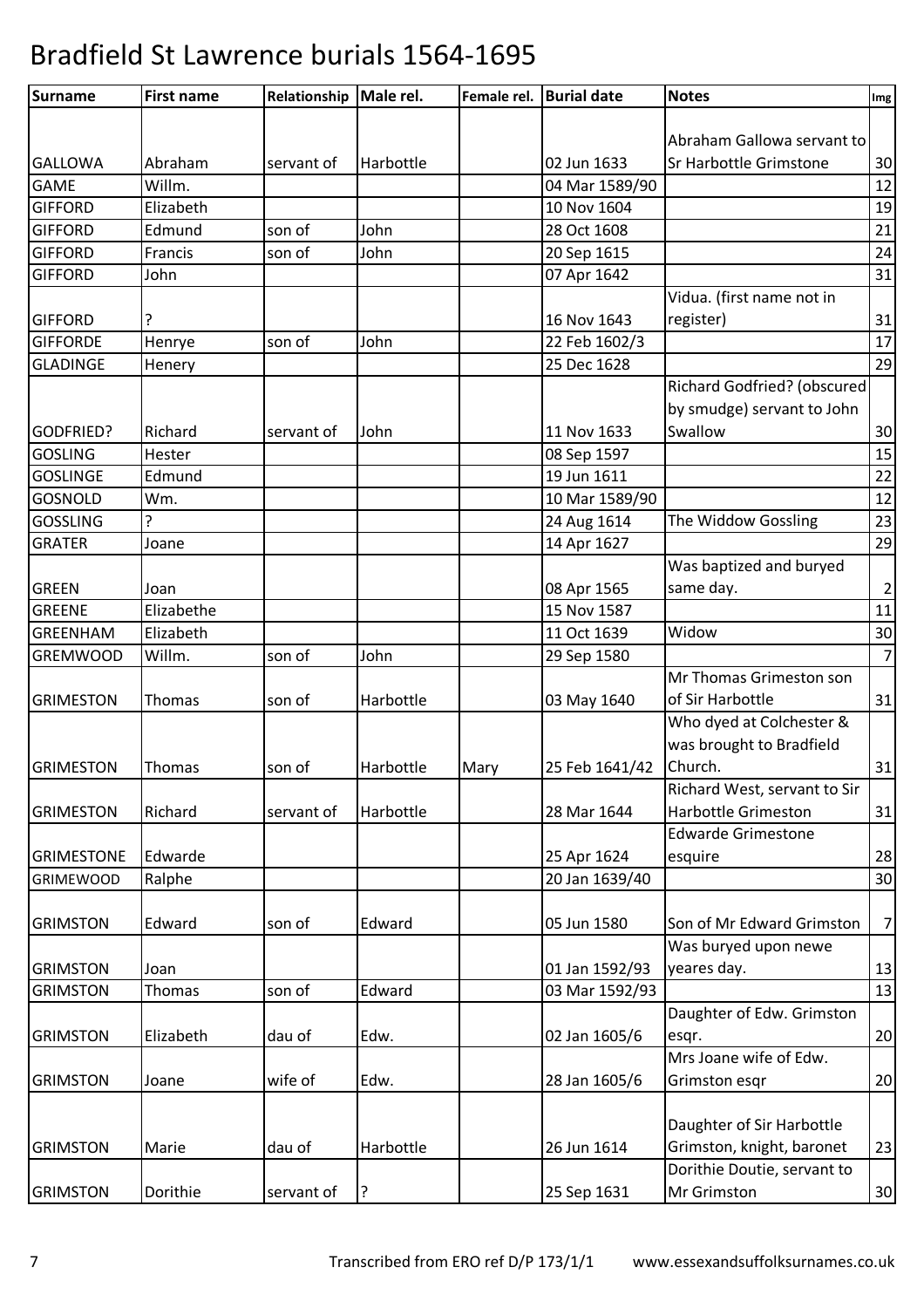| <b>Surname</b>   | <b>First name</b> | Relationship | Male rel. | Female rel. | <b>Burial date</b> | <b>Notes</b>                                | Img            |
|------------------|-------------------|--------------|-----------|-------------|--------------------|---------------------------------------------|----------------|
|                  |                   |              |           |             |                    |                                             |                |
|                  |                   |              |           |             |                    |                                             |                |
|                  |                   |              |           |             |                    | William Condall, servant to                 |                |
|                  |                   |              |           |             |                    | Sir Harbottle Grimston, was                 |                |
|                  |                   |              |           |             |                    | slayne (note: The burials all               |                |
|                  |                   |              |           |             |                    | give a name and say "were                   |                |
|                  |                   |              |           |             |                    | buried" then the date.                      |                |
|                  |                   |              |           |             |                    | However, in this instance, it               |                |
|                  |                   |              |           |             |                    | says "was slayne" instead -                 |                |
|                  |                   |              |           |             |                    | implying this could be the                  |                |
|                  |                   |              |           |             |                    | date of death, not burial.                  |                |
|                  |                   |              |           |             |                    | "Slayne" might indicate an<br>accident or a |                |
|                  |                   |              |           |             |                    | murder/manslaughter,                        |                |
| <b>GRIMSTON</b>  | William           | servant of   | Harbottle |             | 16 Sep 1635        | rather than illness)                        | 30             |
|                  |                   |              |           |             |                    | Sr Harbottle Grimston knt. &                |                |
| <b>GRIMSTON</b>  | Harbottle         |              |           |             | 19 Feb 1647/48     | barrontt                                    | 31             |
|                  |                   |              |           |             |                    | Wife of Sir Harbottle                       |                |
| <b>GRIMSTON</b>  | Mary              | wife of      | Harbottle |             | 13 Jun 1649        | Grimston                                    | 31             |
|                  |                   |              |           |             |                    |                                             |                |
|                  |                   |              |           |             |                    | Wife of old Sir Harbottle                   |                |
| <b>GRIMSTON</b>  | Elizabeth         | wife of      | Harbottle |             | 08 Dec 1649        | Grimston, knight & Baronet                  | 31             |
|                  |                   |              |           |             |                    | Daughter of Sir Harbottle                   |                |
| <b>GRIMSTON</b>  | Sarah             | dau of       | Harbottle |             | 01 Dec 1649        | Grimston jun. Baronet                       | 31             |
| <b>GRIMSTONE</b> | Edwardus          |              |           |             | 22 Dec 1571        |                                             | 5 <sub>l</sub> |
| <b>GRIMSTONE</b> | William           | son of       | Harbottle |             | 28 Dec 1618        | Son of Sir Harbottle knight &<br>Barroneth  | 28             |
|                  |                   |              |           |             |                    |                                             |                |
|                  |                   |              |           |             |                    | Mr William Grimstone, the                   |                |
|                  |                   |              |           |             |                    | 6t sonne of Sr Harbotle                     |                |
| <b>GRIMSTONE</b> | William           | son of       | Harbotle  |             | 06 Jun 1628        | Grimstone knight                            | 29             |
|                  |                   |              |           |             |                    | Goodman Beacon, an                          |                |
|                  |                   |              |           |             |                    | ancient servant unto Sr                     |                |
| <b>GRIMSTONE</b> | ?                 | servant of   | Harbotle  |             | 27 Jan 1628/29     | Harbotle Grimstone                          | 29             |
|                  |                   |              |           |             |                    |                                             |                |
|                  |                   |              |           |             |                    | Tho. Hunedon servant to Sr                  |                |
|                  |                   |              |           |             |                    | H. Gr. (Grimstone's name                    |                |
|                  |                   |              |           |             |                    | has been abbreviated in the                 |                |
|                  |                   |              |           |             |                    | register, but I have                        |                |
|                  |                   |              |           |             |                    | expanded it here so that it                 |                |
|                  |                   |              |           |             |                    | will be picked up in a                      |                |
| <b>GRIMSTONE</b> | Tho.              | servant of   | Η.        |             | 08 Mar 1628/29     | search)<br>John Ayres, servant to Sir       | 29             |
| <b>GRIMSTONE</b> | John              | servant of   | Harbotle  |             | 02 Jun 1632        | Harbottle Grimstone                         | 30             |
|                  |                   |              |           |             |                    |                                             |                |
|                  |                   |              |           |             |                    | Abraham Gallowa servant to                  |                |
| <b>GRIMSTONE</b> | Abraham           | servant of   | Harbottle |             | 02 Jun 1633        | Sr Harbottle Grimstone                      | 30             |
|                  |                   |              |           |             |                    | William More, servant to Sir                |                |
| <b>GRIMSTONE</b> | William           | servant of   | Harbottle |             | 23 Aug 1633        | Harbottle Grimstone                         | 30             |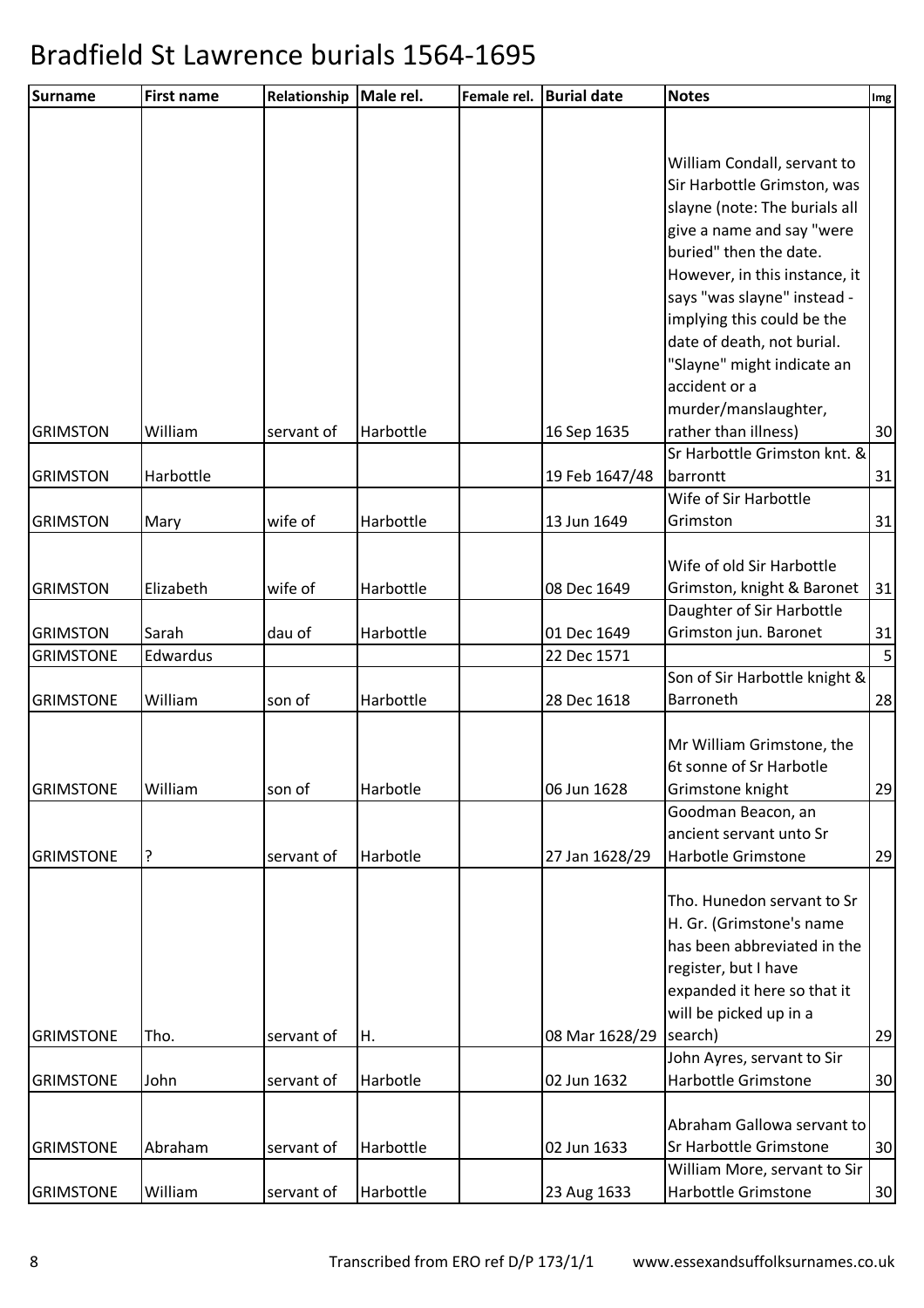| <b>Surname</b>   | <b>First name</b> | Relationship | Male rel. | Female rel. | <b>Burial date</b> | <b>Notes</b>                  | Img            |
|------------------|-------------------|--------------|-----------|-------------|--------------------|-------------------------------|----------------|
|                  |                   |              |           |             |                    | Bap 1 Apr. Below entry:       |                |
|                  |                   |              |           |             |                    | "The same childe was          |                |
| <b>GRIMWOOD</b>  | Thomas            | son of       | John      |             | 02 Apr 1605        | buryed iid of ye same."       | 19             |
| <b>GROOME</b>    | Thomas            |              |           |             | 06 Aug 1614        |                               | 23             |
|                  |                   |              |           |             |                    | Thomas Groose, servant to     |                |
| <b>GROOSE</b>    | Thomas            | servant of   | Edward    |             | 17 Jan 1631/32     | <b>Edward Raynes</b>          | 30             |
| <b>GYFFORD</b>   | Ç                 |              |           |             | 30 Jan 1581/82     | The Mother Gyfford            | 8              |
| <b>GYFFORD</b>   | Lydia             |              |           |             | 18 Jul 1574        |                               | 10             |
| <b>HADMAN</b>    | Mary              |              |           |             | 30 Nov 1627        |                               | 29             |
| <b>HAIWARD</b>   | John              | son of       | Steven    | Marie       | 30 Sep 1610        |                               | 22             |
|                  |                   |              |           |             |                    | First name lost on damaged    |                |
| <b>HALE</b>      | ?                 | son of       | John      |             | 23 Feb 1566/67     | page edge.                    | 4              |
| <b>HANTEN</b>    | Judethe           |              |           |             | 21 May 1580        |                               | $\overline{7}$ |
| <b>HANTEN</b>    | Peter             |              |           |             | 06 Feb 1583/84     | 26th year of QE1              | 9              |
| <b>HANTING</b>   | Perter            |              |           |             | $* * 1587$         | No date except year.          | 10             |
| <b>HANTING</b>   | Nathaniell        |              |           |             | 14 Apr 1593        |                               | 13             |
| <b>HAOUS</b>     | Anne              | wife of      | James     |             | 24 Aug 1639        |                               | 30             |
| <b>HAOUS</b>     | Isaak             | son of       | James     | Anne        | 03 Mar 1639/40     |                               | 31             |
| <b>HARBOTLE</b>  | ς                 |              |           |             | 21 Jan 1577/78     | Mr Harbotle, gent.            | $6\,$          |
| <b>HARRISON</b>  | William           |              |           |             | 31 Mar 1616        | A stranger                    | 24             |
| <b>HASELER</b>   | Elizabethe        |              |           |             | 14 Jan 1570/71     |                               | 9              |
|                  |                   |              |           |             |                    | Note that the U is written    |                |
|                  |                   |              |           |             |                    | like an N, but Haul seems     |                |
| <b>HAUL</b>      | Dorithie          |              |           |             | 04 Feb 1591/92     | more likely than Hanl         | 12             |
| <b>HAVELOCKE</b> | John              |              |           |             | 04 Jul 1602        |                               | 17             |
| <b>HAVLOCK</b>   | Rose              |              |           |             | 10 Apr 1571        |                               | 9              |
| <b>HAVLOK</b>    | Annes             | wife of      | Thomas    |             | 17 Oct 1566        |                               | $\overline{3}$ |
| <b>HAVLOK</b>    | Elizabetha        | wife of      | Thomas    |             | 14 Aug 1567        |                               | $\overline{4}$ |
| <b>HAVLOK</b>    | John              |              |           |             | 18 Mar 1580/81     |                               | $\overline{7}$ |
| <b>HAVLOK</b>    | Thomas            |              |           |             | 24 Jun 1581        |                               | $\overline{7}$ |
| <b>HAVLOK</b>    | Elizabethe        |              |           |             | 12 Mar 1570/71     |                               | 9              |
| <b>HAVLOK</b>    | James             |              |           |             | 23 Jan 1573/74     |                               | 10             |
| <b>HAWARD</b>    | Ann               |              |           |             | 01 Oct 1693        | A widow                       | 33             |
|                  |                   |              |           |             |                    |                               |                |
|                  |                   |              |           |             |                    | Suubm. Sus (not sure what     |                |
|                  |                   |              |           |             |                    | this means - it appears to be |                |
|                  |                   |              |           |             |                    | something in Latin which      |                |
| <b>HAWKENS</b>   | Wm                |              |           |             | 19 May 1570        | has been abbreviated)         | 9              |
| <b>HAWKINS</b>   | Ann               |              |           |             | 14 Mar 1572/73     |                               | 10             |
| <b>HAWS</b>      | Ann               | wife of      | Henry     |             | 16 Jan 1693/94     |                               | 33             |
| <b>HAYARD</b>    | Elizab.           |              |           |             | 15 Feb 1642/43     |                               | 31             |
| <b>HAYWARD</b>   | Dennes            |              |           |             | 04 Dec 1575        | Year might be 1574.           | 6              |
| <b>HEARN</b>     | Elizabeth         | wife of      | William   |             | 21 Oct 1692        |                               | 33             |
|                  |                   |              |           |             |                    | Anna Heart, servant to        |                |
| <b>HEART</b>     | Anna              | servant of   | Thom.     |             | 30 Jun 1632        | Thom. Bull                    | 30             |
| <b>HECFORDE</b>  | ς                 |              |           |             | 02 Feb 1581/82     | Mother Hecforde               | 8              |
| <b>HECKFORD</b>  | Abraham           |              |           |             | 11 Jan 1615/16     |                               | 24             |
| <b>HEDG</b>      | Sara              | wife of      | Thomas    |             | 11 Dec 1588        |                               | 11             |
| <b>HEDG</b>      | Thomas            |              |           |             | 03 Apr 1591        |                               | 12             |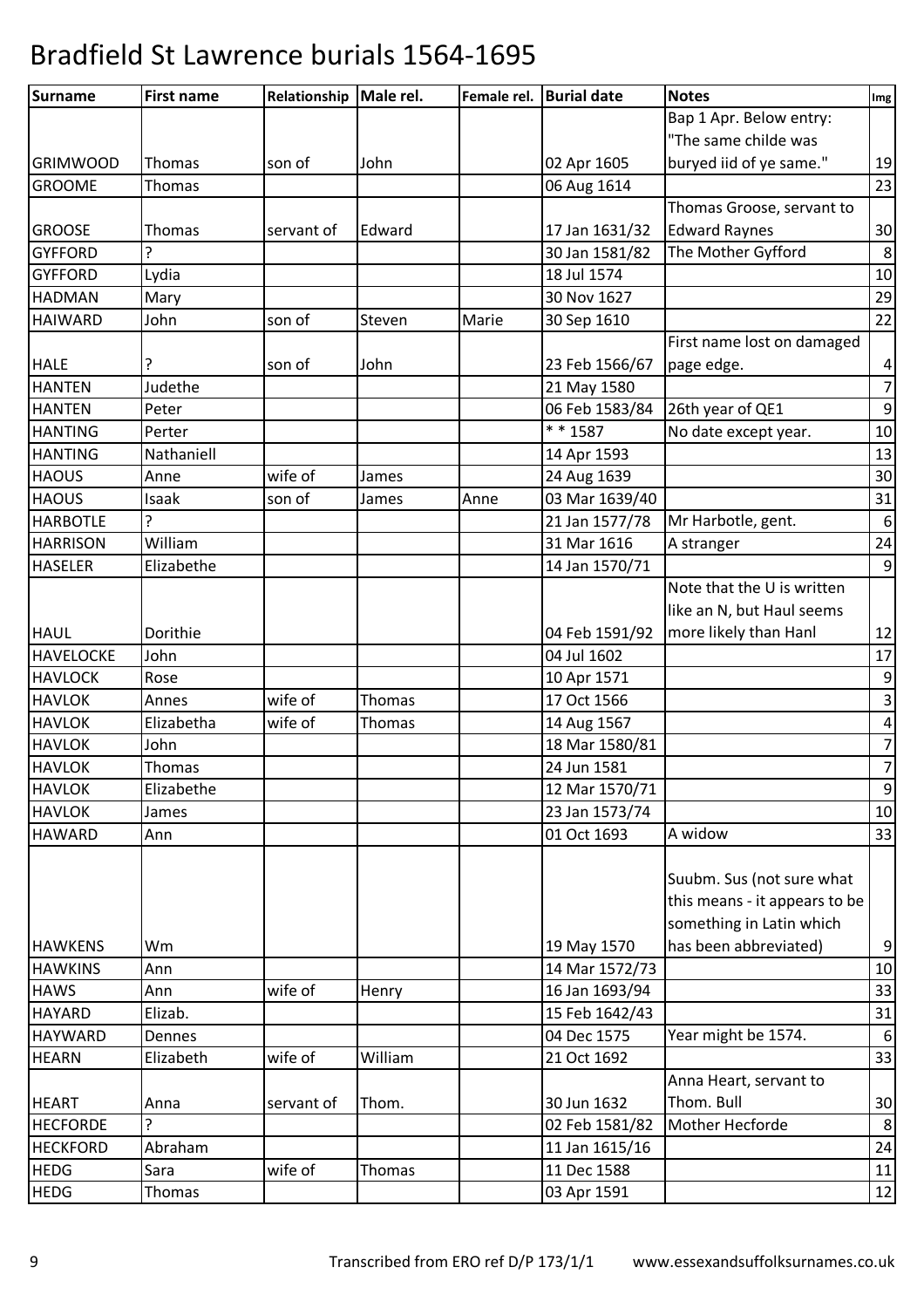| Surname       | <b>First name</b> | Relationship | Male rel.        | Female rel. | <b>Burial date</b> | <b>Notes</b>                  | Img                     |
|---------------|-------------------|--------------|------------------|-------------|--------------------|-------------------------------|-------------------------|
|               |                   |              |                  |             |                    |                               |                         |
|               |                   |              |                  |             |                    | Follows bap on 13th Dec of    |                         |
|               |                   |              |                  |             |                    | Richard son of Richard        |                         |
|               |                   |              |                  |             |                    | Hedge. There's either senr    |                         |
|               |                   |              |                  |             |                    | or jnr after the name in the  |                         |
|               |                   |              |                  |             |                    | burial record, but writing    |                         |
|               |                   |              |                  |             |                    | has faded, so it is unclear.  |                         |
| <b>HEDG</b>   | Richard           |              |                  |             | 17 Dec 1608        | Father or son?                | 21                      |
| <b>HEDGE</b>  | Joan              | dau of       | Thomas           |             | 29 Dec 1587        |                               | 11                      |
| <b>HEDGE</b>  | Joan              | dau of       | Thomas           |             | 11 Dec 1588        |                               | 11                      |
| <b>HEDGE</b>  | Joan              |              |                  |             | 10 Mar 1594/95     |                               | 14                      |
|               |                   |              |                  |             |                    |                               |                         |
| <b>HEDGE</b>  | ?                 | son of       | Richard          |             | 12 Jul 1604        | First name not in register.   | 18                      |
| <b>HEDGE</b>  | Priscilla         | wife of      | Richard          |             | 02 Nov 1620        |                               | 28                      |
|               |                   |              |                  |             |                    | Single man. (near end of      |                         |
|               |                   |              |                  |             |                    | 1629 burials - might it be    |                         |
| <b>HEDGE</b>  | Richard           |              |                  |             | 31 Mar 1629        | 1630 burial instead?)         | 29                      |
| <b>HETEN</b>  | Mary              |              |                  |             | 17 Jul 1689        |                               | 31                      |
|               |                   |              |                  |             |                    | Surname spelt both Hues       |                         |
|               |                   |              |                  |             |                    | and Hewes in the same         |                         |
| <b>HEWES</b>  | Elizabeth         | dau of       | Roger            | Joane       | 24 Dec 1622        | record                        | 28                      |
| <b>HEWET</b>  | Ales              | wife of      | Thomas?          |             | 22 Apr 1566        | Page damaged.                 | $\vert$ 3               |
| <b>HEWET</b>  | Thomas            | son of       | Richard          |             | 03 Nov 1566        |                               | $\overline{\mathbf{3}}$ |
| <b>HEWET</b>  | Christopher       |              |                  |             | 27 Nov 1566        |                               | $\mathbf{3}$            |
| <b>HEWET</b>  | Elizabetha        | dau of       | John             |             | 12 Aug 1567        |                               | $\vert 4 \vert$         |
| <b>HEWET</b>  | Joan              | dau of       | Nicholas         |             | 11 Jan 1567/68     |                               | $\vert 4 \vert$         |
| <b>HEWET</b>  | Edmund            | son of       | Richard          |             | 14 Sep 1575        |                               | 6                       |
|               |                   |              |                  |             |                    | First name difficult to read. |                         |
|               |                   |              |                  |             |                    | Might not be a name at all,   |                         |
|               |                   |              |                  |             |                    | and just says "Mother         |                         |
| <b>HEWET</b>  | Mother?           |              |                  |             | 07 Jun 1580        | Hewet".                       | 7                       |
| <b>HEWET</b>  | Annes             |              | John             |             | 31 Jul 1570        |                               | 9                       |
| <b>HEWET</b>  | Susan             | dau of       | Thomas           |             | 28 Aug 1570        |                               | 9                       |
| <b>HEWET</b>  | Annes             |              |                  |             | 29 Nov 1572        |                               | 10                      |
| <b>HEWET</b>  | Thomas            |              |                  |             | 15 Feb 1572/73     |                               | 10                      |
| <b>HEWET</b>  | Margeret          |              |                  |             | 08 Aug 1574        |                               | 10                      |
| <b>HEWET</b>  | Richard           |              |                  |             | 22 Nov 1587        |                               | 11                      |
| <b>HEWET</b>  | Richard           |              |                  |             | 17 May 1594        |                               | 13                      |
| <b>HEWET</b>  | John              |              |                  |             | 31 Mar 1598        |                               | 15                      |
| <b>HEWET</b>  | Edmond            |              |                  |             | 16 May 1613        |                               | 23                      |
| <b>HEWETT</b> | Elizabeth         |              |                  |             | 06 Dec 1600        |                               | 16                      |
| <b>HIBBLE</b> | William           | son of       | Will.<br>William |             | 18 Aug 1638        |                               | 30                      |
| <b>HIBBLE</b> | William           | son of       |                  |             | 30 Oct 1638        |                               | 30                      |
| <b>HIBBLE</b> | Margaret          | wife of      | William          |             | 30 Jan 1638/39     |                               | 30                      |
| <b>HIBBLE</b> | William           |              |                  |             | 21 Jan 1639/40     |                               | 30                      |
| <b>HIGGES</b> | Alice             |              |                  |             | 06 Mar 1604/5      |                               | 19                      |
| <b>HIGGES</b> | Richard           | son of       | Edwarde          |             | 06 Apr 1610        |                               | 22                      |
| <b>HIGGES</b> | Mary              | wife of      | Edwarde          |             | 02 Jan 1624/25     |                               | 28                      |
| <b>HIGGS</b>  | Annis             | wife of      | Edward           |             | 02 Mar 1603/4      |                               | 18                      |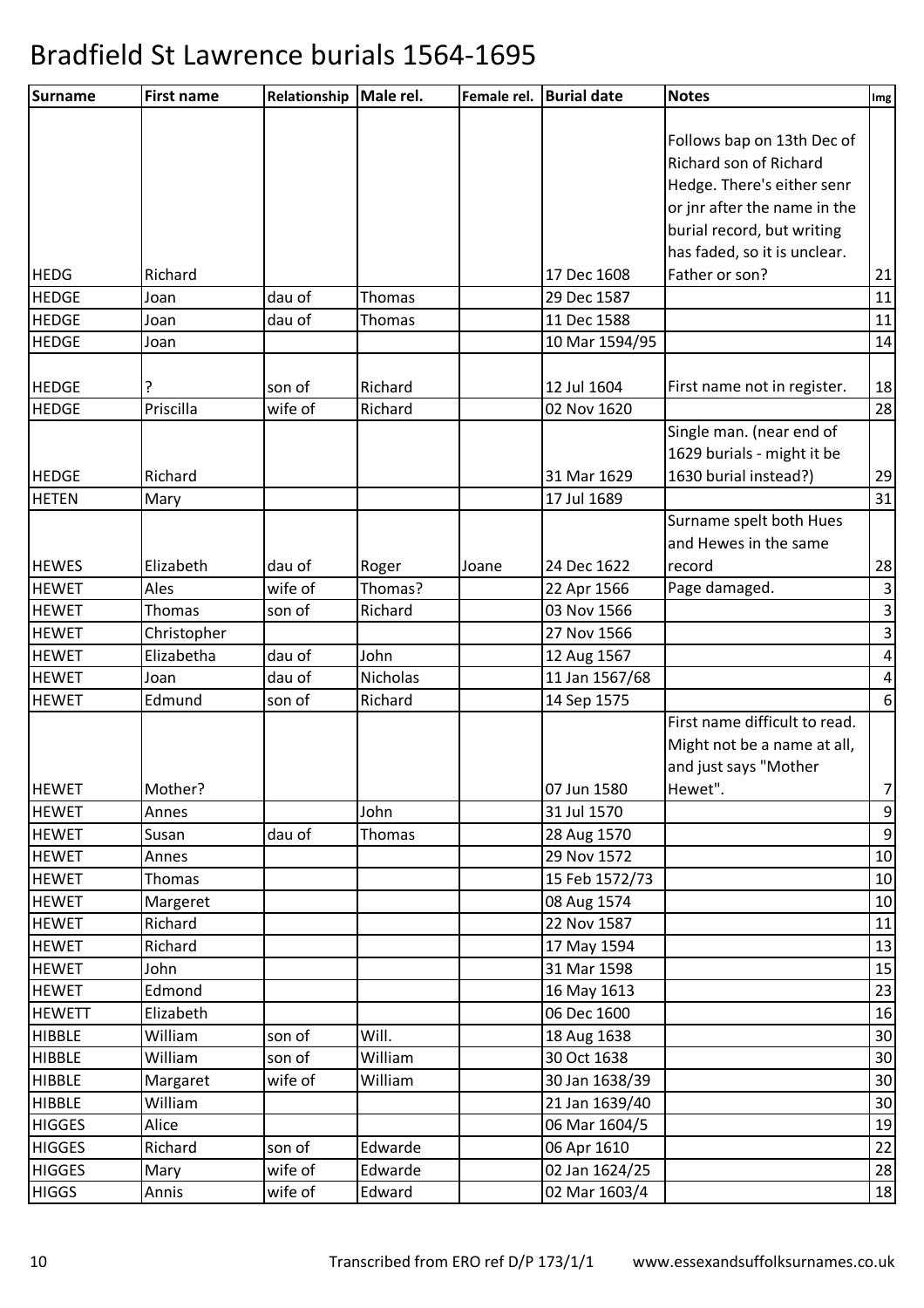| <b>Surname</b>         | <b>First name</b>  | Relationship      | Male rel.      | Female rel. | <b>Burial date</b>            | <b>Notes</b>                                                                                                                                                             | Img            |
|------------------------|--------------------|-------------------|----------------|-------------|-------------------------------|--------------------------------------------------------------------------------------------------------------------------------------------------------------------------|----------------|
| <b>HIGGS</b>           | Edward             | son of            | Edward         |             | 05 Mar 1603/4                 |                                                                                                                                                                          | 18             |
| <b>HIGGS</b>           | Richarde           |                   |                |             | 02 Dec 1625                   |                                                                                                                                                                          | 29             |
| <b>HIGHNOONE</b>       | Barbarie           | wife of           | Will.          |             | 14 May 1642                   |                                                                                                                                                                          | 31             |
| <b>HOMES</b>           | Richard            |                   |                |             | 09 Mar 1571/72                |                                                                                                                                                                          | 10             |
| <b>HOMSTED</b>         | Ursula             |                   |                |             | 08 May 1631                   | Widow                                                                                                                                                                    | 30             |
| <b>HUES</b>            | John               |                   |                |             | 07 Jul 1580                   |                                                                                                                                                                          | $\overline{7}$ |
| <b>HUES</b>            | Katren             |                   |                |             | 05 May 1572                   | Advena paup. Cula. (note in<br>Latin. "Advena" means<br>stranger. The other two<br>words have been<br>abbreviated - possibly<br>"pauper").<br>John Hues, servant to Rob. | 10             |
| <b>HUES</b>            | John               | servant of        | Rob.           |             | 09 Jan 1633/34                | Smart                                                                                                                                                                    | 30             |
| <b>HUET</b>            | Agnes              |                   |                |             | 15 Feb 1583/84                | 26th year of QE1                                                                                                                                                         | 9              |
| <b>HULL</b>            | Annes              |                   |                |             | 07 Dec 1565                   |                                                                                                                                                                          | $\overline{3}$ |
| <b>HUM</b>             | Henry              |                   |                |             | 15 Mar 1691/92                |                                                                                                                                                                          | 31             |
|                        |                    |                   |                |             |                               | H. Gr. (Grimstone's name<br>has been abbreviated in the<br>register, but I have<br>expanded it here so that it<br>will be picked up in a                                 |                |
| <b>HUNEDON</b>         | Tho.               | servant of        | Η.             |             | 08 Mar 1628/29                | search)                                                                                                                                                                  | 29             |
| <b>HUNT</b>            | William            |                   |                |             | 13 Apr 1600                   |                                                                                                                                                                          | 16             |
| <b>HUNT</b>            | Robert             | son of            | Hen.           | Margerie    | 08 Nov 1631                   |                                                                                                                                                                          | 30             |
| <b>HUNT</b>            | Mary               | dau of            | Henry          |             | 13 Apr 1634                   |                                                                                                                                                                          | 30             |
| <b>HUNT</b><br>HUNTMAN | Margarie<br>Thomas | wife of<br>son of | Hen.<br>Thomas |             | 22 Jun 1637<br>01 Jan 1614/15 | Baptised 31 Dec.                                                                                                                                                         | 30<br>23       |
| <b>HUNTMAN</b>         | Suzanna            | dau of            | Thomas         |             | 12 Jan 1614/15                | Baptised 11 Jan.                                                                                                                                                         | 23             |
| <b>HUNTMAN</b>         | Suzanna            | wife of           | Thomas         |             | 16 Feb 1614/15                |                                                                                                                                                                          | 23             |
| <b>HUNTSMAN</b>        | William            | son of            | Thomas         |             | 13 May 1619                   |                                                                                                                                                                          | 28             |
| HUNTSMAN               | Anna               | wife of           | Thom.          |             | 03 Nov 1633                   |                                                                                                                                                                          | 30             |
| <b>HUSE</b>            | Mary               | dau of            | Roger          | Joane       | 08 Oct 1624                   |                                                                                                                                                                          | 28             |
| <b>INGE</b>            | William            | son of            | Edw.           | Marget      | 02 Feb 1630/31                |                                                                                                                                                                          | 29             |
| <b>INGHAM</b>          | Elizabeth          |                   |                |             | 08 Apr 1693                   |                                                                                                                                                                          | 33             |
| <b>IVES</b>            | ?                  |                   |                |             | 28 Oct 1625                   | Widdowe Ives                                                                                                                                                             | 28             |
| <b>JEFFREY</b>         | Faithe             | wife of           | Robert         |             | 05 Apr 1627                   |                                                                                                                                                                          | 29             |
| <b>JENNINGS</b>        | Margerie           |                   |                |             | 07 Dec 1588                   |                                                                                                                                                                          | 11             |
| <b>JEVEVY</b>          | Robert             |                   |                |             | 11 Apr 1636                   |                                                                                                                                                                          | 30             |
| <b>JOHNES</b>          | Margeret           |                   |                |             | 09 Feb 1583/84                | 26th year of QE1                                                                                                                                                         | 9              |
| <b>KEIBLE</b>          | Samuel             | son of            | Sam.           |             | 04 Nov 1691                   |                                                                                                                                                                          | 31             |
| <b>KERCKE</b>          | Andrew             |                   |                |             | 21 Nov 1636                   | Old Andrew Kercke                                                                                                                                                        | 30             |
| <b>KEYES</b>           | Ales               |                   |                |             | 22 Mar 1597/98                |                                                                                                                                                                          | 14             |
| <b>KING</b>            | Rose               |                   |                |             | 11 Feb 1570/71                | Wydow                                                                                                                                                                    | 9              |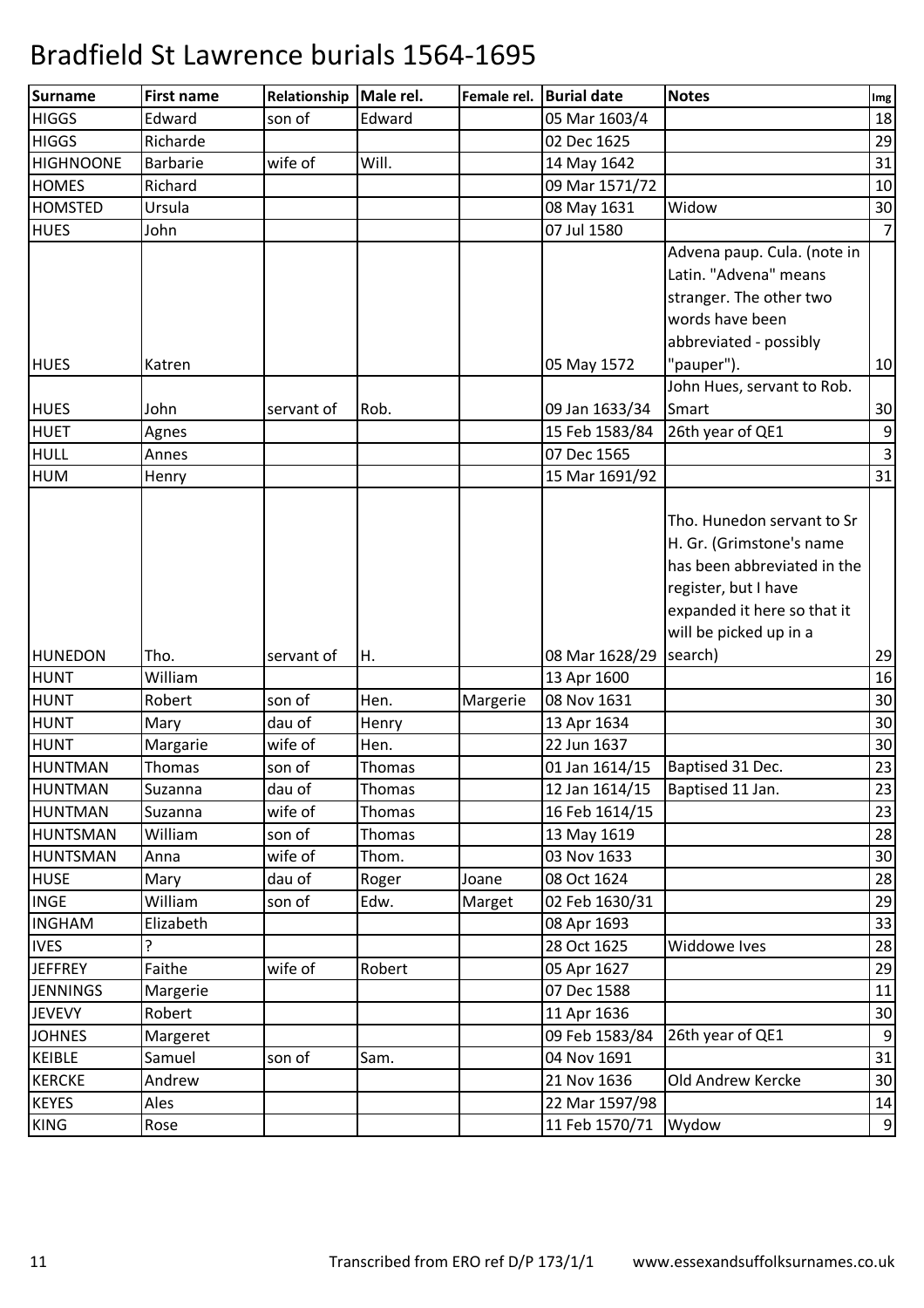| <b>Surname</b>   | <b>First name</b> | Relationship | Male rel. | Female rel. | <b>Burial date</b> | <b>Notes</b>                 | Img              |
|------------------|-------------------|--------------|-----------|-------------|--------------------|------------------------------|------------------|
|                  |                   |              |           |             |                    | Viz militarie augustiare     |                  |
|                  |                   |              |           |             |                    | (note in Latin. Was he a     |                  |
|                  |                   |              |           |             |                    | soldier or had he been       |                  |
| <b>KING</b>      | John              |              |           |             | 16 Mar 1570/71     | knighted?)                   | $\boldsymbol{9}$ |
| <b>KINGE</b>     | Edmund            |              |           |             | 25 May 1619        |                              | 28               |
| <b>KINGE</b>     | John              | son of       | William   |             | 03 Oct 1626        |                              | 29               |
| KINGSBERRY       | Henry             |              |           |             | 08 May 1648        |                              | 31               |
|                  |                   |              |           |             |                    | No date. Between burials in  |                  |
| <b>KINGSBURY</b> | Elizabeth         | wife of      | Hen.      |             | * * 1629           | May and Jul.                 | 29               |
| KINGSBURY        | James             | son of       | Henry     | Elizab.     | 01 Jul 1635        |                              | 30               |
| <b>KIRKE</b>     | Suzan             | dau of       | Andrewe   |             | 21 Mar 1603/4      |                              | 18               |
|                  |                   |              |           |             |                    |                              |                  |
|                  |                   |              |           |             |                    | Robte. & Elizabeth, children |                  |
| <b>KIRKE</b>     | Robte.            |              | Andrewe   |             | 24 Mar 1603/4      | of Andrewe Kirke             | 18               |
|                  |                   |              |           |             |                    |                              |                  |
|                  |                   |              |           |             |                    | Robte. & Elizabeth, children |                  |
| <b>KIRKE</b>     | Elizabeth         |              | Andrewe   |             | 24 Mar 1603/4      | of Andrewe Kirke             | 18               |
|                  |                   |              |           |             |                    |                              |                  |
| <b>KIRKE</b>     | ?                 |              |           |             | 26 Nov 1604        | First name not in register.  | 19               |
|                  |                   |              |           |             |                    |                              |                  |
|                  |                   |              |           |             |                    | Beneath baptism on same      |                  |
|                  |                   |              |           |             |                    | day for Richard son of       |                  |
|                  |                   |              |           |             |                    | Andrewe Kirke "Marye wife    |                  |
| <b>KIRKE</b>     | Mary              | wife of      | Andrewe   |             | 28 Jul 1605        | of ye sayd Andrewe"          | 19               |
| <b>KNIGHT</b>    | Ales              |              |           |             | 22 Sep 1564        |                              | $\overline{2}$   |
| <b>KNIGHT</b>    | Willm.            |              |           |             | 01 May 1577        |                              | $\pmb{4}$        |
| <b>KNIGHT</b>    | Kathren           | wife of      | Willm.    |             | 02 Jul 1575        |                              | $\boldsymbol{6}$ |
| <b>LADBROOK</b>  | ?                 |              |           |             | 21 Apr 1610        | Mother Ladbrook              | 22               |
|                  |                   |              |           |             |                    |                              |                  |
|                  |                   |              |           |             |                    | No first names. Entry reads: |                  |
| <b>LADBROOK</b>  | ?                 | wife of      | ?         |             | 27 Jul 1642        | "Young Ladbrooks wife."      | 31               |
| LADBROOK         | Sarah             |              |           |             | 07 Aug 1690        |                              | 31               |
| <b>LADBROOKE</b> | Roger             |              |           |             | 03 Apr 1605        |                              | 19               |
| <b>LADBROOKE</b> | Mary              |              |           |             | 30 Oct 1625        |                              | 28               |
| LADBROUCK        | Francis           | wife of      | George    |             | 24 May 1632        |                              | 30               |
| <b>LAWRENCE</b>  | Willm.            |              |           |             | 05 Apr 1604        |                              | 18               |
| LAY              | Beniamin          |              |           |             | 25 Nov 1617        |                              | 24               |
| LAYE             | ?                 |              |           |             | 01 Sep 1625        | Widdowe Laye                 | 28               |
| <b>LEECH</b>     | John              |              |           |             | 18 Sep 1690        |                              | 31               |
| LEWIS            | Rebecca           | dau of       | William   | Rebecca     | 10 Feb 1619/20     |                              | 28               |
| LEWIS            | Rebekka           | dau of       | William   | Rebekka     | 21 Nov 1625        |                              | 29               |
| LEWIS            | Mary              | dau of       | William   | Rebecca     | 27 Jun 1634        |                              | 30               |
| LEWISE           | Joan              | wife of      | Antony    |             | 04 Dec 1588        |                              | 11               |
| LEWSE            | Antony            | son of       | Antonie   |             | 11 Dec 1587        |                              | 11               |
| <b>LINK</b>      | Richard           |              |           |             | 03 Apr 1690        |                              | 31               |
| <b>LODBERUCK</b> | Susan             |              |           |             | 25 Jul 1564        |                              | $\overline{2}$   |
| <b>LODBORUCK</b> | Elyn              |              |           |             | 16 Feb 1595/96     |                              | $14\,$           |
| <b>LUCAS</b>     | John              | son of       | John      |             | 27 Aug 1604        |                              | 18               |
| <b>LUCAS</b>     | John              |              |           |             | 03 Sep 1604        |                              | 18               |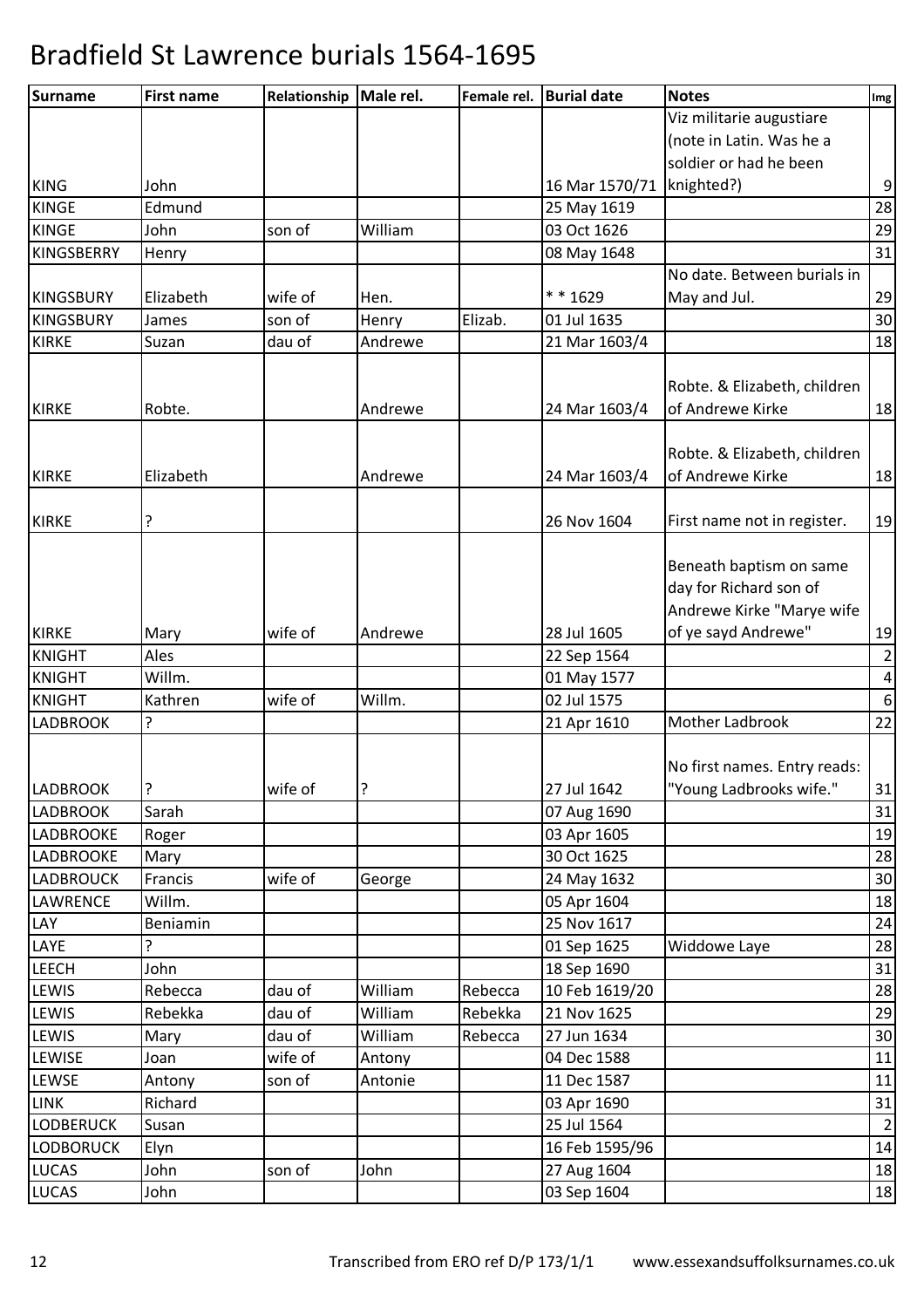| * Dec 1597<br>Day of month smudged.<br>14<br>Georg<br>18 Feb 1566/67<br>Em<br>Robert<br>06 Apr 1627<br><b>MAN</b><br>05 Nov 1615<br>Widdow<br>Catherin<br>Edward<br>08 Mar 1629/30<br>wife of<br>Edward<br>10 Apr 1593<br>Joan<br>Edward<br>18 Apr 1602<br>Richard<br>12 Jan 1583/84<br>26th year of QE1<br>19 Feb 1583/84<br>26th year of QE1<br>Eve<br>No date beside regnal year<br>* * 1584<br>(26th year of QE1)<br>Willm.<br>A basse child<br>Alice<br>child of<br>Rachell<br>16 Dec 1607<br>Bartholomewe<br>14 Mar 1605/6<br>06 Sep 1575<br>Kateren<br>07 Jun 1580<br>Willm.<br>No date except 27th year of<br>$* * 1585$<br>QE1.<br><b>Brigett</b><br>Henry<br>10 May 1594<br>22 Jun 1596<br>Em<br>Elizabeth Mascall, servant to<br>Elizabeth<br>20 Jul 1628<br>Rich. Wood<br>Rich.<br>servant of<br>Ann<br>03 Apr 1567<br>John<br>23 Oct 1630<br>A stranger<br>* * 1593<br>wife of<br>No date, year only.<br>Izbell<br>Georg<br>Isabella<br>dau of<br>Ann<br>09 Jan 1622/23<br>16 Oct 1601<br>George<br>30 Nov 1622<br>Anna<br>Thomas<br>son of<br>14 Aug 1630<br>Ann<br>George<br>?<br><b>Mother Milles</b><br>15 Jan 1607/8<br><b>MILLES</b><br>William More, servant to Sir<br>Harbottle Grimstone<br>William<br>Harbottle<br>23 Aug 1633<br>servant of<br>Surname abbreviated to<br>07 Nov 1572<br><b>Myles</b><br>Morga.<br>Constance<br>25 Jan 1618/19<br>23 Oct 1623<br>James<br>Robt.<br>29 Nov 1637<br>Susan<br>dau of<br>Susan<br>wife of<br>Robt.<br>13 Oct 1638<br>Susan<br>13 May 1695<br>Henry<br>OVERILL<br>Will.<br>10 Jul 1637<br>A stranger<br>Richard<br>25 Mar 1577<br>The elder<br>Ann<br>08 Feb 1607/8<br>John<br>son of<br>Richard<br>30 Jul 1611<br>Richard<br>06 Jan 1611/12<br>?<br>The Widdow Paine<br><b>PAINE</b><br>22 Apr 1617<br>Robert<br>16 Jan 1569/70<br>son of<br>John<br>21 Dec 1691<br><b>Bridget</b><br>Widow<br>16 Jun 1635<br>Rose<br>Widdow<br>13 Feb 1607/8<br>Joan<br>wife of<br>28 Aug 1570<br>Ann<br>Lorence | <b>Surname</b>   | <b>First name</b> | Relationship   Male rel. | Female rel. | <b>Burial date</b> | <b>Notes</b> | Img            |
|----------------------------------------------------------------------------------------------------------------------------------------------------------------------------------------------------------------------------------------------------------------------------------------------------------------------------------------------------------------------------------------------------------------------------------------------------------------------------------------------------------------------------------------------------------------------------------------------------------------------------------------------------------------------------------------------------------------------------------------------------------------------------------------------------------------------------------------------------------------------------------------------------------------------------------------------------------------------------------------------------------------------------------------------------------------------------------------------------------------------------------------------------------------------------------------------------------------------------------------------------------------------------------------------------------------------------------------------------------------------------------------------------------------------------------------------------------------------------------------------------------------------------------------------------------------------------------------------------------------------------------------------------------------------------------------------------------------------------------------------------------------------------------------------------------------------------------------------------------------------------------------------------------------------------------------------------------------------|------------------|-------------------|--------------------------|-------------|--------------------|--------------|----------------|
|                                                                                                                                                                                                                                                                                                                                                                                                                                                                                                                                                                                                                                                                                                                                                                                                                                                                                                                                                                                                                                                                                                                                                                                                                                                                                                                                                                                                                                                                                                                                                                                                                                                                                                                                                                                                                                                                                                                                                                      | <b>LUDBERUCK</b> |                   |                          |             |                    |              |                |
| 29<br>24<br>29<br>13<br>17<br>9<br>9<br>9<br>21<br>20<br>$6\,$<br>$\overline{7}$<br>10<br>13<br>14<br>29<br>$\overline{a}$<br>29<br>13<br>28<br>17<br>28<br>29<br>21<br>30<br>10<br>28<br>28<br>30<br>30<br>33<br>30<br>$\overline{4}$<br>21<br>22<br>22<br>24<br>9<br>31<br>30<br>21<br>9                                                                                                                                                                                                                                                                                                                                                                                                                                                                                                                                                                                                                                                                                                                                                                                                                                                                                                                                                                                                                                                                                                                                                                                                                                                                                                                                                                                                                                                                                                                                                                                                                                                                           | <b>LYNDE</b>     |                   |                          |             |                    |              | $\overline{3}$ |
|                                                                                                                                                                                                                                                                                                                                                                                                                                                                                                                                                                                                                                                                                                                                                                                                                                                                                                                                                                                                                                                                                                                                                                                                                                                                                                                                                                                                                                                                                                                                                                                                                                                                                                                                                                                                                                                                                                                                                                      | <b>MALL</b>      |                   |                          |             |                    |              |                |
|                                                                                                                                                                                                                                                                                                                                                                                                                                                                                                                                                                                                                                                                                                                                                                                                                                                                                                                                                                                                                                                                                                                                                                                                                                                                                                                                                                                                                                                                                                                                                                                                                                                                                                                                                                                                                                                                                                                                                                      |                  |                   |                          |             |                    |              |                |
|                                                                                                                                                                                                                                                                                                                                                                                                                                                                                                                                                                                                                                                                                                                                                                                                                                                                                                                                                                                                                                                                                                                                                                                                                                                                                                                                                                                                                                                                                                                                                                                                                                                                                                                                                                                                                                                                                                                                                                      | <b>MAN</b>       |                   |                          |             |                    |              |                |
|                                                                                                                                                                                                                                                                                                                                                                                                                                                                                                                                                                                                                                                                                                                                                                                                                                                                                                                                                                                                                                                                                                                                                                                                                                                                                                                                                                                                                                                                                                                                                                                                                                                                                                                                                                                                                                                                                                                                                                      | <b>MANN</b>      |                   |                          |             |                    |              |                |
|                                                                                                                                                                                                                                                                                                                                                                                                                                                                                                                                                                                                                                                                                                                                                                                                                                                                                                                                                                                                                                                                                                                                                                                                                                                                                                                                                                                                                                                                                                                                                                                                                                                                                                                                                                                                                                                                                                                                                                      | <b>MANNE</b>     |                   |                          |             |                    |              |                |
|                                                                                                                                                                                                                                                                                                                                                                                                                                                                                                                                                                                                                                                                                                                                                                                                                                                                                                                                                                                                                                                                                                                                                                                                                                                                                                                                                                                                                                                                                                                                                                                                                                                                                                                                                                                                                                                                                                                                                                      | <b>MANSER</b>    |                   |                          |             |                    |              |                |
|                                                                                                                                                                                                                                                                                                                                                                                                                                                                                                                                                                                                                                                                                                                                                                                                                                                                                                                                                                                                                                                                                                                                                                                                                                                                                                                                                                                                                                                                                                                                                                                                                                                                                                                                                                                                                                                                                                                                                                      | <b>MANSER</b>    |                   |                          |             |                    |              |                |
|                                                                                                                                                                                                                                                                                                                                                                                                                                                                                                                                                                                                                                                                                                                                                                                                                                                                                                                                                                                                                                                                                                                                                                                                                                                                                                                                                                                                                                                                                                                                                                                                                                                                                                                                                                                                                                                                                                                                                                      |                  |                   |                          |             |                    |              |                |
|                                                                                                                                                                                                                                                                                                                                                                                                                                                                                                                                                                                                                                                                                                                                                                                                                                                                                                                                                                                                                                                                                                                                                                                                                                                                                                                                                                                                                                                                                                                                                                                                                                                                                                                                                                                                                                                                                                                                                                      | <b>MANSER</b>    |                   |                          |             |                    |              |                |
|                                                                                                                                                                                                                                                                                                                                                                                                                                                                                                                                                                                                                                                                                                                                                                                                                                                                                                                                                                                                                                                                                                                                                                                                                                                                                                                                                                                                                                                                                                                                                                                                                                                                                                                                                                                                                                                                                                                                                                      | <b>MARKAM</b>    |                   |                          |             |                    |              |                |
|                                                                                                                                                                                                                                                                                                                                                                                                                                                                                                                                                                                                                                                                                                                                                                                                                                                                                                                                                                                                                                                                                                                                                                                                                                                                                                                                                                                                                                                                                                                                                                                                                                                                                                                                                                                                                                                                                                                                                                      | <b>MARKANT</b>   |                   |                          |             |                    |              |                |
|                                                                                                                                                                                                                                                                                                                                                                                                                                                                                                                                                                                                                                                                                                                                                                                                                                                                                                                                                                                                                                                                                                                                                                                                                                                                                                                                                                                                                                                                                                                                                                                                                                                                                                                                                                                                                                                                                                                                                                      | <b>MARTEN</b>    |                   |                          |             |                    |              |                |
|                                                                                                                                                                                                                                                                                                                                                                                                                                                                                                                                                                                                                                                                                                                                                                                                                                                                                                                                                                                                                                                                                                                                                                                                                                                                                                                                                                                                                                                                                                                                                                                                                                                                                                                                                                                                                                                                                                                                                                      | <b>MARTEN</b>    |                   |                          |             |                    |              |                |
|                                                                                                                                                                                                                                                                                                                                                                                                                                                                                                                                                                                                                                                                                                                                                                                                                                                                                                                                                                                                                                                                                                                                                                                                                                                                                                                                                                                                                                                                                                                                                                                                                                                                                                                                                                                                                                                                                                                                                                      |                  |                   |                          |             |                    |              |                |
|                                                                                                                                                                                                                                                                                                                                                                                                                                                                                                                                                                                                                                                                                                                                                                                                                                                                                                                                                                                                                                                                                                                                                                                                                                                                                                                                                                                                                                                                                                                                                                                                                                                                                                                                                                                                                                                                                                                                                                      | <b>MARTEN</b>    |                   |                          |             |                    |              |                |
|                                                                                                                                                                                                                                                                                                                                                                                                                                                                                                                                                                                                                                                                                                                                                                                                                                                                                                                                                                                                                                                                                                                                                                                                                                                                                                                                                                                                                                                                                                                                                                                                                                                                                                                                                                                                                                                                                                                                                                      | <b>MARTEN</b>    |                   |                          |             |                    |              |                |
|                                                                                                                                                                                                                                                                                                                                                                                                                                                                                                                                                                                                                                                                                                                                                                                                                                                                                                                                                                                                                                                                                                                                                                                                                                                                                                                                                                                                                                                                                                                                                                                                                                                                                                                                                                                                                                                                                                                                                                      | <b>MARTIN</b>    |                   |                          |             |                    |              |                |
|                                                                                                                                                                                                                                                                                                                                                                                                                                                                                                                                                                                                                                                                                                                                                                                                                                                                                                                                                                                                                                                                                                                                                                                                                                                                                                                                                                                                                                                                                                                                                                                                                                                                                                                                                                                                                                                                                                                                                                      |                  |                   |                          |             |                    |              |                |
|                                                                                                                                                                                                                                                                                                                                                                                                                                                                                                                                                                                                                                                                                                                                                                                                                                                                                                                                                                                                                                                                                                                                                                                                                                                                                                                                                                                                                                                                                                                                                                                                                                                                                                                                                                                                                                                                                                                                                                      | <b>MASCALL</b>   |                   |                          |             |                    |              |                |
|                                                                                                                                                                                                                                                                                                                                                                                                                                                                                                                                                                                                                                                                                                                                                                                                                                                                                                                                                                                                                                                                                                                                                                                                                                                                                                                                                                                                                                                                                                                                                                                                                                                                                                                                                                                                                                                                                                                                                                      | <b>MATSFED</b>   |                   |                          |             |                    |              |                |
|                                                                                                                                                                                                                                                                                                                                                                                                                                                                                                                                                                                                                                                                                                                                                                                                                                                                                                                                                                                                                                                                                                                                                                                                                                                                                                                                                                                                                                                                                                                                                                                                                                                                                                                                                                                                                                                                                                                                                                      | <b>MAY</b>       |                   |                          |             |                    |              |                |
|                                                                                                                                                                                                                                                                                                                                                                                                                                                                                                                                                                                                                                                                                                                                                                                                                                                                                                                                                                                                                                                                                                                                                                                                                                                                                                                                                                                                                                                                                                                                                                                                                                                                                                                                                                                                                                                                                                                                                                      | <b>MAYERS</b>    |                   |                          |             |                    |              |                |
|                                                                                                                                                                                                                                                                                                                                                                                                                                                                                                                                                                                                                                                                                                                                                                                                                                                                                                                                                                                                                                                                                                                                                                                                                                                                                                                                                                                                                                                                                                                                                                                                                                                                                                                                                                                                                                                                                                                                                                      | <b>MAYOR</b>     |                   |                          |             |                    |              |                |
|                                                                                                                                                                                                                                                                                                                                                                                                                                                                                                                                                                                                                                                                                                                                                                                                                                                                                                                                                                                                                                                                                                                                                                                                                                                                                                                                                                                                                                                                                                                                                                                                                                                                                                                                                                                                                                                                                                                                                                      | <b>MAYORS</b>    |                   |                          |             |                    |              |                |
|                                                                                                                                                                                                                                                                                                                                                                                                                                                                                                                                                                                                                                                                                                                                                                                                                                                                                                                                                                                                                                                                                                                                                                                                                                                                                                                                                                                                                                                                                                                                                                                                                                                                                                                                                                                                                                                                                                                                                                      | <b>MAYORS</b>    |                   |                          |             |                    |              |                |
|                                                                                                                                                                                                                                                                                                                                                                                                                                                                                                                                                                                                                                                                                                                                                                                                                                                                                                                                                                                                                                                                                                                                                                                                                                                                                                                                                                                                                                                                                                                                                                                                                                                                                                                                                                                                                                                                                                                                                                      | <b>MAYORS</b>    |                   |                          |             |                    |              |                |
|                                                                                                                                                                                                                                                                                                                                                                                                                                                                                                                                                                                                                                                                                                                                                                                                                                                                                                                                                                                                                                                                                                                                                                                                                                                                                                                                                                                                                                                                                                                                                                                                                                                                                                                                                                                                                                                                                                                                                                      |                  |                   |                          |             |                    |              |                |
|                                                                                                                                                                                                                                                                                                                                                                                                                                                                                                                                                                                                                                                                                                                                                                                                                                                                                                                                                                                                                                                                                                                                                                                                                                                                                                                                                                                                                                                                                                                                                                                                                                                                                                                                                                                                                                                                                                                                                                      |                  |                   |                          |             |                    |              |                |
|                                                                                                                                                                                                                                                                                                                                                                                                                                                                                                                                                                                                                                                                                                                                                                                                                                                                                                                                                                                                                                                                                                                                                                                                                                                                                                                                                                                                                                                                                                                                                                                                                                                                                                                                                                                                                                                                                                                                                                      | <b>MORE</b>      |                   |                          |             |                    |              |                |
|                                                                                                                                                                                                                                                                                                                                                                                                                                                                                                                                                                                                                                                                                                                                                                                                                                                                                                                                                                                                                                                                                                                                                                                                                                                                                                                                                                                                                                                                                                                                                                                                                                                                                                                                                                                                                                                                                                                                                                      |                  |                   |                          |             |                    |              |                |
|                                                                                                                                                                                                                                                                                                                                                                                                                                                                                                                                                                                                                                                                                                                                                                                                                                                                                                                                                                                                                                                                                                                                                                                                                                                                                                                                                                                                                                                                                                                                                                                                                                                                                                                                                                                                                                                                                                                                                                      | <b>MORGAN</b>    |                   |                          |             |                    |              |                |
|                                                                                                                                                                                                                                                                                                                                                                                                                                                                                                                                                                                                                                                                                                                                                                                                                                                                                                                                                                                                                                                                                                                                                                                                                                                                                                                                                                                                                                                                                                                                                                                                                                                                                                                                                                                                                                                                                                                                                                      | <b>MORGAN</b>    |                   |                          |             |                    |              |                |
|                                                                                                                                                                                                                                                                                                                                                                                                                                                                                                                                                                                                                                                                                                                                                                                                                                                                                                                                                                                                                                                                                                                                                                                                                                                                                                                                                                                                                                                                                                                                                                                                                                                                                                                                                                                                                                                                                                                                                                      | <b>NICHOLLS</b>  |                   |                          |             |                    |              |                |
|                                                                                                                                                                                                                                                                                                                                                                                                                                                                                                                                                                                                                                                                                                                                                                                                                                                                                                                                                                                                                                                                                                                                                                                                                                                                                                                                                                                                                                                                                                                                                                                                                                                                                                                                                                                                                                                                                                                                                                      | <b>NORMAN</b>    |                   |                          |             |                    |              |                |
|                                                                                                                                                                                                                                                                                                                                                                                                                                                                                                                                                                                                                                                                                                                                                                                                                                                                                                                                                                                                                                                                                                                                                                                                                                                                                                                                                                                                                                                                                                                                                                                                                                                                                                                                                                                                                                                                                                                                                                      | <b>NORMAN</b>    |                   |                          |             |                    |              |                |
|                                                                                                                                                                                                                                                                                                                                                                                                                                                                                                                                                                                                                                                                                                                                                                                                                                                                                                                                                                                                                                                                                                                                                                                                                                                                                                                                                                                                                                                                                                                                                                                                                                                                                                                                                                                                                                                                                                                                                                      | <b>NUTTON</b>    |                   |                          |             |                    |              |                |
|                                                                                                                                                                                                                                                                                                                                                                                                                                                                                                                                                                                                                                                                                                                                                                                                                                                                                                                                                                                                                                                                                                                                                                                                                                                                                                                                                                                                                                                                                                                                                                                                                                                                                                                                                                                                                                                                                                                                                                      |                  |                   |                          |             |                    |              |                |
|                                                                                                                                                                                                                                                                                                                                                                                                                                                                                                                                                                                                                                                                                                                                                                                                                                                                                                                                                                                                                                                                                                                                                                                                                                                                                                                                                                                                                                                                                                                                                                                                                                                                                                                                                                                                                                                                                                                                                                      | <b>PAINE</b>     |                   |                          |             |                    |              |                |
|                                                                                                                                                                                                                                                                                                                                                                                                                                                                                                                                                                                                                                                                                                                                                                                                                                                                                                                                                                                                                                                                                                                                                                                                                                                                                                                                                                                                                                                                                                                                                                                                                                                                                                                                                                                                                                                                                                                                                                      | <b>PAINE</b>     |                   |                          |             |                    |              |                |
|                                                                                                                                                                                                                                                                                                                                                                                                                                                                                                                                                                                                                                                                                                                                                                                                                                                                                                                                                                                                                                                                                                                                                                                                                                                                                                                                                                                                                                                                                                                                                                                                                                                                                                                                                                                                                                                                                                                                                                      | <b>PAINE</b>     |                   |                          |             |                    |              |                |
|                                                                                                                                                                                                                                                                                                                                                                                                                                                                                                                                                                                                                                                                                                                                                                                                                                                                                                                                                                                                                                                                                                                                                                                                                                                                                                                                                                                                                                                                                                                                                                                                                                                                                                                                                                                                                                                                                                                                                                      | <b>PAINE</b>     |                   |                          |             |                    |              |                |
|                                                                                                                                                                                                                                                                                                                                                                                                                                                                                                                                                                                                                                                                                                                                                                                                                                                                                                                                                                                                                                                                                                                                                                                                                                                                                                                                                                                                                                                                                                                                                                                                                                                                                                                                                                                                                                                                                                                                                                      |                  |                   |                          |             |                    |              |                |
|                                                                                                                                                                                                                                                                                                                                                                                                                                                                                                                                                                                                                                                                                                                                                                                                                                                                                                                                                                                                                                                                                                                                                                                                                                                                                                                                                                                                                                                                                                                                                                                                                                                                                                                                                                                                                                                                                                                                                                      | <b>PALMER</b>    |                   |                          |             |                    |              |                |
|                                                                                                                                                                                                                                                                                                                                                                                                                                                                                                                                                                                                                                                                                                                                                                                                                                                                                                                                                                                                                                                                                                                                                                                                                                                                                                                                                                                                                                                                                                                                                                                                                                                                                                                                                                                                                                                                                                                                                                      | <b>PALMER</b>    |                   |                          |             |                    |              |                |
|                                                                                                                                                                                                                                                                                                                                                                                                                                                                                                                                                                                                                                                                                                                                                                                                                                                                                                                                                                                                                                                                                                                                                                                                                                                                                                                                                                                                                                                                                                                                                                                                                                                                                                                                                                                                                                                                                                                                                                      | <b>PARKER</b>    |                   |                          |             |                    |              |                |
|                                                                                                                                                                                                                                                                                                                                                                                                                                                                                                                                                                                                                                                                                                                                                                                                                                                                                                                                                                                                                                                                                                                                                                                                                                                                                                                                                                                                                                                                                                                                                                                                                                                                                                                                                                                                                                                                                                                                                                      | <b>PASKALL</b>   |                   |                          |             |                    |              |                |
|                                                                                                                                                                                                                                                                                                                                                                                                                                                                                                                                                                                                                                                                                                                                                                                                                                                                                                                                                                                                                                                                                                                                                                                                                                                                                                                                                                                                                                                                                                                                                                                                                                                                                                                                                                                                                                                                                                                                                                      | <b>PATMAN</b>    |                   |                          |             |                    |              |                |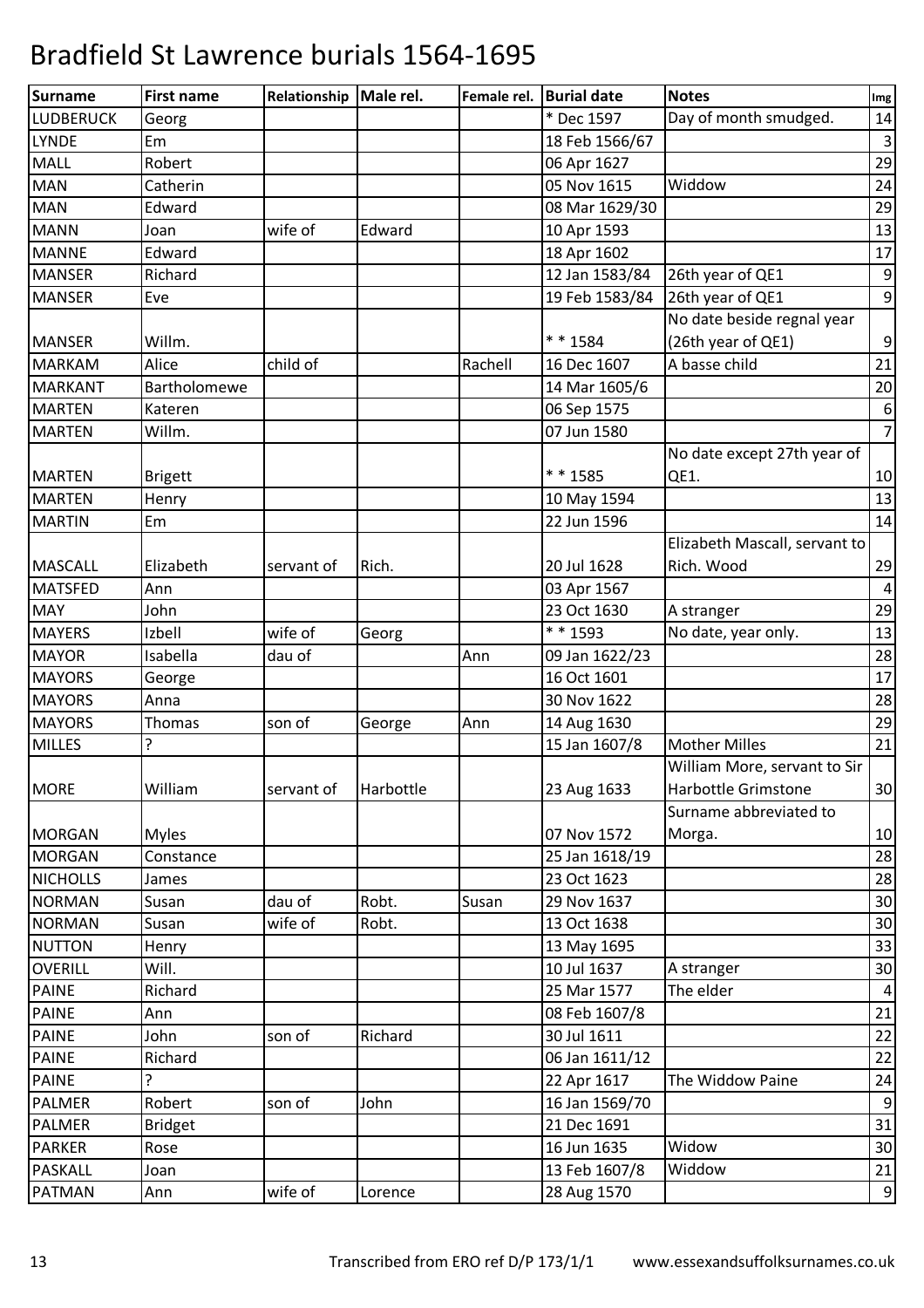| Surname         | <b>First name</b> | Relationship | Male rel. | Female rel. | <b>Burial date</b> | <b>Notes</b>                 | Img              |
|-----------------|-------------------|--------------|-----------|-------------|--------------------|------------------------------|------------------|
| <b>PATMAN</b>   | Ambrose           | son of       | Lorence   |             | 20 Feb 1570/71     |                              | $\boldsymbol{9}$ |
| <b>PAYNE</b>    | Agnes             |              |           |             | 11 Jun 1600        |                              | 16               |
|                 |                   |              |           |             |                    | Entered after baptism on 13  |                  |
|                 |                   |              |           |             |                    | July - "the same childe was  |                  |
| <b>PAYNE</b>    | John              | son of       | Richard   |             | 07 Aug 1606        | buryed"                      | 20               |
| <b>PAYNE</b>    | Robert            |              |           |             | 04 Sep 1638        |                              | 30               |
| <b>PENNIE</b>   | Thomas            | son of       | John      | Susan       | 27 Feb 1630/31     |                              | 29               |
| PENNIE          | Elizabeth         | dau of       | John      | Eliz.       | 07 Mar 1630/31     |                              | 29               |
| PENNING         | Susanna           | wife of      | John      |             | 06 Oct 1632        |                              | 30               |
| PENNINGS        | John              |              |           |             | 16 Jun 1636        |                              | 30               |
| <b>PENY</b>     | William           |              |           |             | 27 Oct 1619        |                              | 28               |
| <b>PINNOCKE</b> | Alice             |              |           |             | 23 Jan 1603/4      |                              | 18               |
|                 |                   |              |           |             |                    |                              |                  |
|                 |                   |              |           |             |                    | The surname is abbreviated   |                  |
|                 |                   |              |           |             |                    | to Pippd. Possibly Pipperd?  |                  |
|                 |                   |              |           |             |                    | (Thomas Peperd married in    |                  |
| <b>PIPPERD</b>  | Thomas            |              |           |             | 19 Feb 1573/74     | Bradfield in 1565)           | 10               |
| PLEYMOUR        | Sarah             |              |           |             | 31 Jul 1690        |                              | 31               |
|                 |                   |              |           |             |                    | Priscilla Potter, servant to |                  |
| <b>POTTER</b>   | Priscilla         | servant of   | John      |             | 10 May 1639        | John Convin                  | 30               |
| <b>POWTER</b>   | Henrye            |              |           |             | 27 Aug 1603        | Henry Powter junr.           | 18               |
| <b>POWTER</b>   | Henrye            |              |           |             | 02 Sep 1603        | Henry Powter senr.           | 18               |
| <b>PRENTISE</b> | Richard           |              |           |             | 10 Nov 1571        |                              | 10               |
| <b>PROFITT</b>  | Mary              |              |           |             | 15 Feb 1630/31     | A travellers child           | 29               |
| <b>PUDINE</b>   | Suzanna           | wife of      | Robert    |             | 30 Sep 1615        |                              | 24               |
| <b>PUDNEY</b>   | Joane             | wife of      | Robert    |             | 31 Jul 1618        |                              | 28               |
| <b>PUDNEY</b>   | John              | son of       | Robert    | Joice       | 27 Mar 1621        |                              | 28               |
| <b>PUDNEY</b>   | Mary              | dau of       | Robert    | Joice       | 28 Feb 1623/24     |                              | 28               |
| <b>PUDNEY</b>   | Joice             | wife of      | Robert    |             | 23 Feb 1625/26     |                              | 29               |
| <b>PUDNEY</b>   | Henry             | son of       | Robert    | Joice       | 28 May 1626        |                              | 29               |
| <b>PURCEL</b>   | Edward            | son of       | Edward    |             | 16 Sep 1691        |                              | 31               |
|                 |                   |              |           |             |                    | Thomas Groose, servant to    |                  |
| <b>RAYNES</b>   | Thomas            | servant of   | Edward    |             | 17 Jan 1631/32     | <b>Edward Raynes</b>         | 30               |
| <b>RAYNES</b>   | George            | son of       | Edward    | Margarett   | 04 Jan 1635/36     |                              | 30               |
| <b>RAYNES</b>   | Edward            | son of       | Edward    | Margarett   | 16 Jan 1635/36     |                              | 30               |
|                 |                   |              |           |             |                    | James Spann, servant to      |                  |
| <b>RAYNES</b>   | James             | servant of   | Edward    |             | 26 Aug 1637        | <b>Edward Raynes</b>         | 30               |
| <b>RAYNES</b>   | Abraham           |              |           |             | 09 Feb 1642/43     |                              | 31               |
| <b>READ</b>     | Eliz.             | wife of      | Isaac     |             | 17 Oct 1691        |                              | 31               |
| <b>REED</b>     | Isaac             |              |           |             | 07 Jul 1694        |                              | 33               |
| <b>RICH</b>     | Peter             |              |           |             | 26 Jul 1602        |                              | $17\,$           |
| <b>RICH</b>     | John              |              |           |             | 18 Oct 1602        |                              | $17\,$           |
| <b>RICH</b>     | Jon.              |              |           |             | 27 Jun 1604        |                              | 18               |
| <b>RICH</b>     | Joane             |              |           |             | 01 Oct 1604        |                              | 19               |
| <b>RICHARDS</b> | John              |              |           |             | 29 Oct 1600        | Clarke                       | 16               |
| <b>RICHARDS</b> | Fraunces          |              |           |             | 13 Nov 1604        |                              | 19               |
| <b>RICHARDS</b> | Joane             | dau of       | John      | Rachel      | 18 Sep 1625        |                              | 28               |
| <b>RICHARDS</b> | Joseph            |              |           |             | 30 Dec 1626        |                              | 29               |
| <b>RICHARDS</b> | Francis           |              |           |             | 05 Jul 1633        | Widow                        | 30               |
|                 |                   |              |           |             |                    |                              |                  |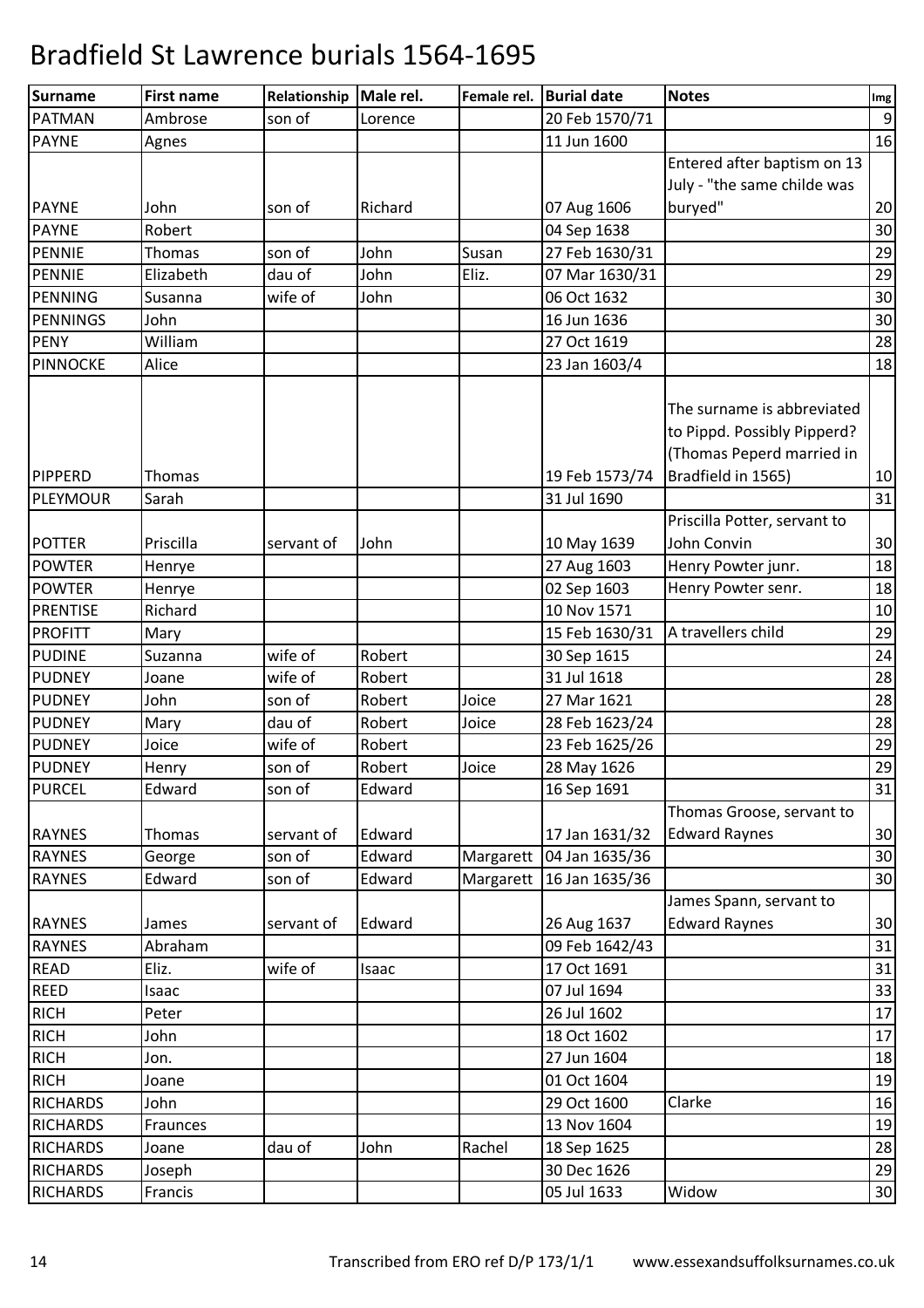| Surname         | <b>First name</b> | Relationship   Male rel. |          | Female rel. | <b>Burial date</b> | <b>Notes</b>               | Img            |
|-----------------|-------------------|--------------------------|----------|-------------|--------------------|----------------------------|----------------|
| <b>RICHARDS</b> | Elizabeth         | wife of                  | John     |             | 30 Aug 1639        |                            | 30             |
| <b>RICHE</b>    | Jane              |                          |          |             | 14 Jun 1580        |                            | $\overline{7}$ |
| <b>RICHE</b>    | Wm.               |                          |          |             | 01 Jan 1587/88     |                            | 11             |
| <b>RICHMOND</b> | Simon             |                          |          |             | 03 Nov 1691        | Old Simon Richmond         | 31             |
| RIDLAND         | Joseph            |                          |          |             | 07 Nov 1630        |                            | 29             |
| <b>ROATH</b>    | Elizabeth         | dau of                   |          | Anne        | 08 Jun 1602        |                            | 17             |
| <b>ROCHE</b>    | James             |                          |          |             | 06 May 1567        |                            | 4              |
| <b>ROU</b>      | Richard           |                          |          |             | 08 Jan 1624/25     |                            | 28             |
| <b>ROWE</b>     | Joseph            |                          |          |             | 05 Oct 1616        |                            | 24             |
| <b>ROWSON</b>   | Mary              | dau of                   | George   | Agnes       | 25 Dec 1637        |                            | 30             |
| <b>ROWSON</b>   | James             | son of                   | George   |             | 20 Oct 1642        |                            | 31             |
| <b>ROWSONNE</b> | Edward            | son of                   | George   |             | 18 Dec 1601        |                            | 17             |
| <b>ROWSONNE</b> | George            |                          |          |             | 09 Jul 1602        |                            | 17             |
| <b>RUDLAND</b>  | Fama              | dau of                   | Joseph   |             | 09 May 1617        |                            | 24             |
| <b>RUDLAND</b>  | Hem.?             |                          |          |             | 05 Feb 1639/40     | Vid.                       | 31             |
| <b>RUSSELL</b>  | John              | son of                   | John     |             | 27 Aug 1614        |                            | 23             |
| <b>RYCE</b>     | Thomas            | son of                   | John     | Eliz.       | 04 May 1631        |                            | 30             |
| <b>RYCE</b>     | John              |                          |          |             | 17 May 1631        |                            | 30             |
| <b>SACHE</b>    | John              | son of                   | John     | Anne        | 26 Jan 1619/20     |                            | 28             |
| SADLER          | Joan              |                          |          |             | 27 Feb 1571/72     |                            | 10             |
| SADLER          | Marie             | dau of                   | Henrie   |             | 24 Feb 1571/72     |                            | 10             |
| SADLER          | Henrie            |                          |          |             | 18 Nov 1573        |                            | 10             |
| SADLER          | Ales              | wife of                  | Acquilla |             | 26 Nov 1599        |                            | 16             |
| SADLER          | Susan             | wife of                  | Henry    |             | 09 Dec 1636        |                            | 30             |
| SADLER          | Elizabeth         | dau of                   | Henry    | Susan       | 18 Dec 1636        |                            | 30             |
| SADLERE         | Mary              | dau of                   | Acquilla |             | 23 Nov 1587        |                            | 11             |
| SAGER           | Humfrye           |                          |          |             | 10 Jan 1600/1      |                            | 16             |
| SAYER           | John              |                          |          |             | 18 Mar 1571/72     |                            | 10             |
| SAYOR           | Joan              |                          |          |             | 16 Aug 1565        |                            | $\overline{3}$ |
| <b>SAYOR</b>    | John              |                          |          |             | 02 Jun 1623        |                            | 28             |
| <b>SEEBROKE</b> | John              |                          |          |             | 05 Mar 1606/7      |                            | 20             |
| <b>SEWELL</b>   | Daniell           | son of                   | Daniel   |             | 16 Apr 1642        |                            | 31             |
| SHEARMAN        | George            |                          |          |             | 15 Apr 1641        |                            | 31             |
| SHEERMAN        | John              | son of                   | George   |             | 04 Dec 1632        |                            | 30             |
| <b>SHIMANS</b>  | Allice            | wife of                  | Thomas   |             | 22 Jan 1624/25     |                            | 28             |
| <b>SHIMANS</b>  | Faythe            | dau of                   | Thomas   | Allice      | 26 Oct 1625        |                            | 28             |
| <b>SHIMON</b>   | Elizabeth         | dau of                   | Thomas   | Allice      | 02 Nov 1620        |                            | 28             |
| <b>SHORT</b>    | Harry             |                          |          |             | 18 Sep 1565        |                            | $\overline{3}$ |
| <b>SHORT</b>    | John              |                          |          |             | 16 Mar 1572/73     |                            | 10             |
| <b>SKELTON</b>  | William           |                          |          |             | 12 Jan 1608/9      |                            | 21             |
| <b>SKELTON</b>  | Joane             | dau of                   | John     | Joane       | 10 Aug 1626        |                            | 29             |
| <b>SKELTON</b>  | Joane             | wife of                  | John     |             | 30 Oct 1626        |                            | 29             |
| <b>SKELTON</b>  | William           |                          |          |             | 24 Jan 1626/27     |                            | 29             |
| <b>SKELTON</b>  | John              | son of                   | John     | Sarah       | 28 Oct 1631        |                            | 30             |
|                 |                   |                          |          |             |                    | John Hues, servant to Rob. |                |
| <b>SMART</b>    | John              | servant of               | Rob.     |             | 09 Jan 1633/34     | Smart                      | 30             |
| <b>SMART</b>    | Rose              | dau of                   | Robt.    | Phillip     | 14 Mar 1637/38     |                            | 30             |
| <b>SMITH</b>    | Nicholas          |                          |          |             | 23 Feb 1573/74     |                            | 10             |
| <b>SMITH</b>    | Faith             | wife of                  | Nicholas |             | 04 Nov 1607        |                            | 21             |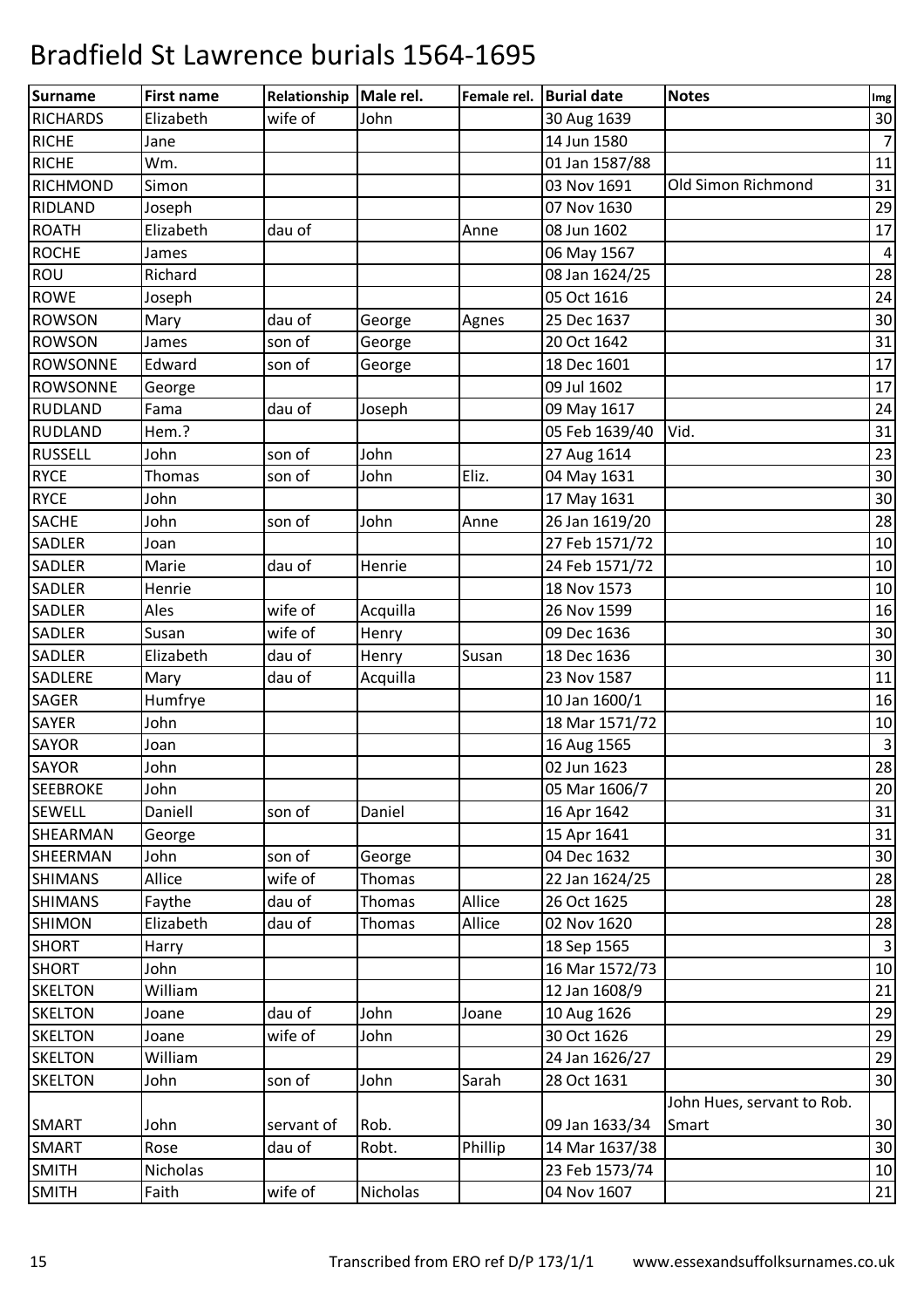| Surname         | <b>First name</b> | Relationship   Male rel. |          | Female rel. | <b>Burial date</b> | <b>Notes</b>                | Img            |
|-----------------|-------------------|--------------------------|----------|-------------|--------------------|-----------------------------|----------------|
| <b>SMITH</b>    | Marie             | wife of                  | Robert   |             | 11 Feb 1608/9      |                             | 21             |
| <b>SMITH</b>    | Richard           |                          |          |             | 21 Oct 1614        |                             | 23             |
| <b>SMITH</b>    | Robert            |                          |          |             | 15 Jan 1622/23     |                             | 28             |
| <b>SMITH</b>    | Sarah             |                          |          |             | 24 Apr 1693        |                             | 33             |
| <b>SMITH</b>    | Elizabeth         |                          |          |             | 07 Apr 1695        |                             | 33             |
| <b>SMITHE</b>   | Margaret          | wife of                  | Nicholas |             | 05 Dec 1627        |                             | 29             |
| <b>SMYTH</b>    | Rich.             |                          |          |             | 04 Feb 1628/29     | A youth                     | 29             |
| <b>SMYTH</b>    | John              |                          |          |             | 08 Jun 1631        |                             | 30             |
| <b>SMYTH</b>    | <b>Nicolas</b>    | son of                   |          | Ann         | 06 Aug 1631        | Son of Ann, widow           | 30             |
| <b>SMYTHE</b>   | Annes             |                          |          |             | 06 Mar 1569/70     |                             | 9              |
| <b>SMYTHE</b>   | Edmund            |                          |          |             | 22 Dec 1592        |                             | 13             |
|                 |                   |                          |          |             |                    | Francis Snellin, servant to |                |
| SNELLIN         | Francis           | servant of               | John     |             | 12 Jan 1634/35     | John Convin junior          | 30             |
| SNOUDON         | Allice            | wife of                  | Hughe    |             | 22 Nov 1623        |                             | 28             |
| SNOWDEN         | George            | son of                   | John     | Allice      | 02 Sep 1621        |                             | 28             |
| SNOWDON         | Allice            | wife of                  | John     |             | 20 Jan 1624/25     |                             | 28             |
| SNOWDON         | John              |                          |          |             | 05 Mar 1624/25     |                             | 28             |
| <b>SOMER</b>    | John              | son of                   | John     |             | 12 Jan 1566/67     |                             | $\overline{3}$ |
|                 |                   |                          |          |             |                    | James Spann, servant to     |                |
| <b>SPANN</b>    | James             | servant of               | Edward   |             | 26 Aug 1637        | <b>Edward Raynes</b>        | 30             |
| <b>SPARKE</b>   | Margret           |                          |          |             | 13 Jan 1614/15     | Widdow                      | 23             |
| <b>SPENCER</b>  | Danyell           |                          |          |             | 04 Feb 1601/2      |                             | 17             |
| <b>SPENCER</b>  | Mary              |                          |          |             | 10 Nov 1605        |                             | 19             |
| <b>SPENSER</b>  | Ales              |                          |          |             | 06 Aug 1594        | Abbreviated to Spensr.      | 14             |
| <b>SPOONER</b>  | Edward            |                          |          |             | 02 Feb 1615/16     |                             | 24             |
|                 |                   |                          |          |             |                    | Edward Spooner, servant to  |                |
| <b>SPOONER</b>  | Edward            | servant of               | ?        |             | 11 Oct 1635        | Mr Vincent                  | 30             |
| <b>SPOONER</b>  | Anne              |                          |          |             | 13 Oct 1636        | Widow                       | 30             |
| <b>STANTON</b>  | John              |                          |          |             | 08 Nov 1581        |                             | 8              |
| <b>STANTON</b>  | Grace             |                          |          |             | 03 Nov 1616        |                             | 24             |
| <b>STARLING</b> | Charly            |                          |          |             | 13 Jun 1618        |                             | 28             |
| <b>STEARNE</b>  | Robert            |                          |          |             | 12 Nov 1612        |                             | 22             |
|                 |                   |                          |          |             |                    | First name not in register. |                |
| <b>STEEVENS</b> | ?                 |                          |          |             | 16 Feb 1583/84     | 26th year of QE1            | 9              |
| <b>STEVENS</b>  | An                |                          |          |             | 22 Feb 1607/8      |                             | 21             |
|                 |                   |                          |          |             |                    |                             |                |
|                 |                   |                          |          |             |                    | No first names. Entry reads |                |
| <b>STIGOLL</b>  | ?                 | wife of                  | ?        |             | 04 Dec 1592        | "The wyf of Stigoll."       | 13             |
| <b>STIGOLL</b>  | Robert            |                          |          |             | 04 Jan 1592/93     |                             | 13             |
| <b>STIRUP</b>   | Robert            |                          |          |             | 04 Sep 1612        |                             | 22             |
| <b>STOAKS</b>   | John              |                          |          |             | 26 Jan 1595/96     |                             | 14             |
| <b>STONE</b>    | Richard           |                          |          |             | 29 Nov 1600        |                             | 16             |
| SWALLOW         | Mary              | dau of                   | John     |             | 11 May 1633        |                             | 30             |
|                 |                   |                          |          |             |                    | Richard Godfried? (obscured |                |
|                 |                   |                          |          |             |                    | by smudge) servant to John  |                |
| SWALLOW         | Richard           | servant of               | John     |             | 11 Nov 1633        | Swallow                     | 30             |
| SWALLOW         | John              |                          |          |             | 07 Oct 1638        |                             | 30             |
| SWALLOW         | Mary              | dau of                   | John     |             | 01 Nov 1638        |                             | 30             |
| <b>SWINEARD</b> | Elizabeth         |                          |          |             | 19 Jan 1597/98     |                             | 14             |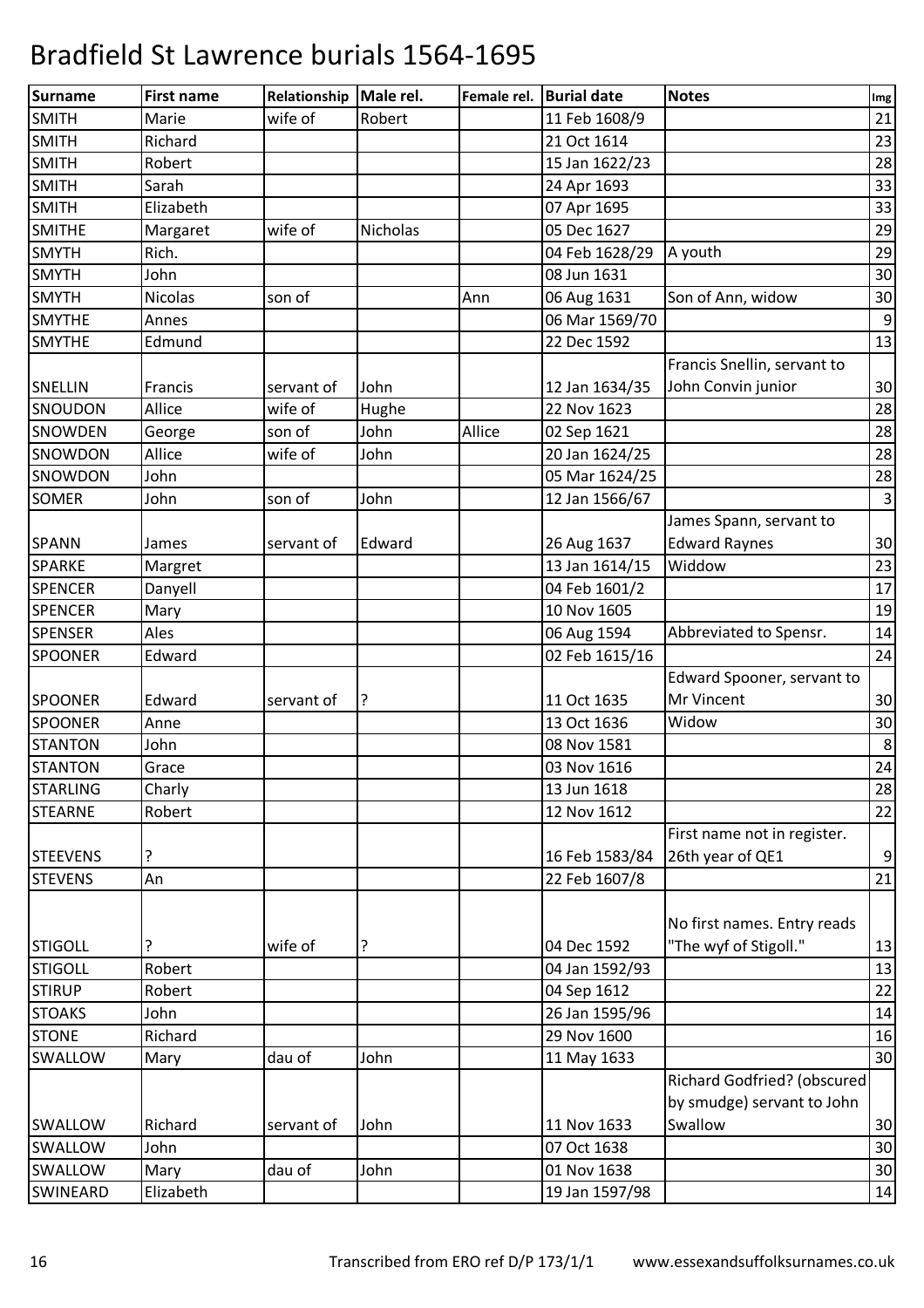| <b>Surname</b>  | <b>First name</b> | Relationship | Male rel.   | Female rel. | <b>Burial date</b> | <b>Notes</b>                | Img              |
|-----------------|-------------------|--------------|-------------|-------------|--------------------|-----------------------------|------------------|
| SWINYARD        | Peter             |              |             |             | 04 May 1603        |                             | 18               |
|                 |                   |              |             |             |                    | Jane Tatwoode, wife of      |                  |
| <b>TADWOOD</b>  | Jane              | wife of      | William     |             | 27 Jul 1610        | William Tadwood             | 22               |
|                 |                   |              |             |             |                    | Daughter of Thomas Tailor,  |                  |
| <b>TAILOR</b>   | Marie             | dau of       | Thomas      |             | 02 Jun 1610        | cla.                        | 22               |
| <b>TALLMACH</b> | Dorcas            |              |             |             | 30 Nov 1600        |                             | 16               |
| <b>TALLMACH</b> | Marye             | dau of       | Henrye      |             | 04 Jul 1601        |                             | 17               |
|                 |                   |              |             |             |                    | Bap 10th Jan. Note below    |                  |
|                 |                   |              |             |             |                    | the baptism record says     |                  |
|                 |                   |              |             |             |                    | "And buryed ye day next     |                  |
| <b>TALLMACH</b> | Marye             | dau of       | Henry       |             | 11 Jan 1604/5      | followinge."                | 19               |
| <b>TALMACH</b>  | Allice            |              |             |             | 24 Aug 1623        |                             | 28               |
| <b>TALMADGE</b> | Sara              | dau of       | Henry       |             | 11 Jan 1608/9      |                             | 21               |
| <b>TALMAGE</b>  | Edmund            | son of       | Henry       |             | 11 Jan 1608/9      |                             | 21               |
| <b>TAYLOR</b>   | Thomas            |              |             |             | 07 Aug 1617        |                             | 24               |
| <b>TAYLOR</b>   | John              | son of       | Tho.        | Alice       | 07 Jan 1629/30     |                             | 29               |
| <b>TAYLOR</b>   | Alice             | wife of      | Tho.        |             | 02 Jan 1629/30     |                             | 29               |
| <b>TAYLOR</b>   | Elizab.           | wife of      | Thom.       |             | 02 Mar 1632/33     |                             | 30               |
| <b>TAYLOR</b>   | John              | son of       | Thomas      | Mary        | 26 Aug 1635        |                             | 30               |
| <b>TAYLOR</b>   | Mary              | wife of      | Thom.       |             | 01 Sep 1635        |                             | 30               |
| <b>TAYLOUR</b>  | Ellen             | wife of      | Thom.       |             | 16 May 1639        |                             | 30               |
| <b>THROWER</b>  | Joan              |              |             |             | 13 Jun 1571        |                             | $\boldsymbol{9}$ |
| <b>TOMPSON</b>  | Joane             | wife of      | Robt.       |             | 17 Jan 1630/31     |                             | 29               |
| <b>TOMPSON</b>  | Joane             | wife of      | Robt.       |             | 05 Jun 1639        |                             | 30               |
| <b>TOMPSON</b>  | Mary              | wife of      | Robt.       |             | 07 Mar 1640/41     |                             | 31               |
| <b>TOPLE</b>    | Annes             |              |             |             | 07 Dec 1565        |                             | $\overline{3}$   |
| <b>TOPLIE</b>   | Alice             |              |             |             | 12 Dec 1606        |                             | 20               |
| <b>TOPLIFE</b>  | John              | son of       | Richard     |             | 18 Feb 1611/12     |                             | 22               |
| <b>TOPPLIE</b>  | Richard           |              |             |             | 09 Aug 1628        |                             | 29               |
| <b>TOPPLIE</b>  | Elisabeth         |              |             |             | 17 Oct 1631        | Widow                       | 30               |
| <b>TOPPLYE</b>  | John              |              |             |             | 26 Jan 1600/1      |                             | 16               |
|                 |                   |              |             |             |                    | Entry reads "The sayd       |                  |
|                 |                   |              |             |             |                    | Margerie was buryed ye xii  |                  |
|                 |                   |              |             |             |                    | of the same monthe."        |                  |
|                 |                   |              |             |             |                    | Refers to marriage just     |                  |
|                 |                   |              |             |             |                    | before of Margerie Wright   |                  |
|                 |                   |              |             |             |                    | to Christopher Turner, on 3 |                  |
| <b>TURNER</b>   | Margerie          | wife of      | Christopher |             | 12 Sep 1592        | Sep.                        | 13               |
| <b>TURNER</b>   | Joan              | wife of      | Willm.      |             | 25 Apr 1593        |                             | 13               |
|                 |                   |              |             |             |                    |                             |                  |
|                 |                   |              |             |             |                    | First name not in register. |                  |
|                 |                   |              |             |             |                    | Father's first name         |                  |
| <b>TURNER</b>   | ?                 | son of       | Christopher |             | 15 Sep 1604        | abbreviated to Xpoph.       | 19               |
|                 |                   |              |             |             |                    |                             |                  |
|                 |                   |              |             |             |                    | First name not in register. |                  |
|                 |                   |              |             |             |                    | Father's first name         |                  |
| <b>TURNER</b>   | Marye             | dau of       | Christopher |             | 16 Sep 1604        | abbreviated to Xpoph.       | 19               |
|                 |                   |              |             |             |                    | First name abbreviated to   |                  |
| <b>TURNER</b>   | Christopher       |              |             |             | 26 Sep 1604        | Xpophr.                     | 19               |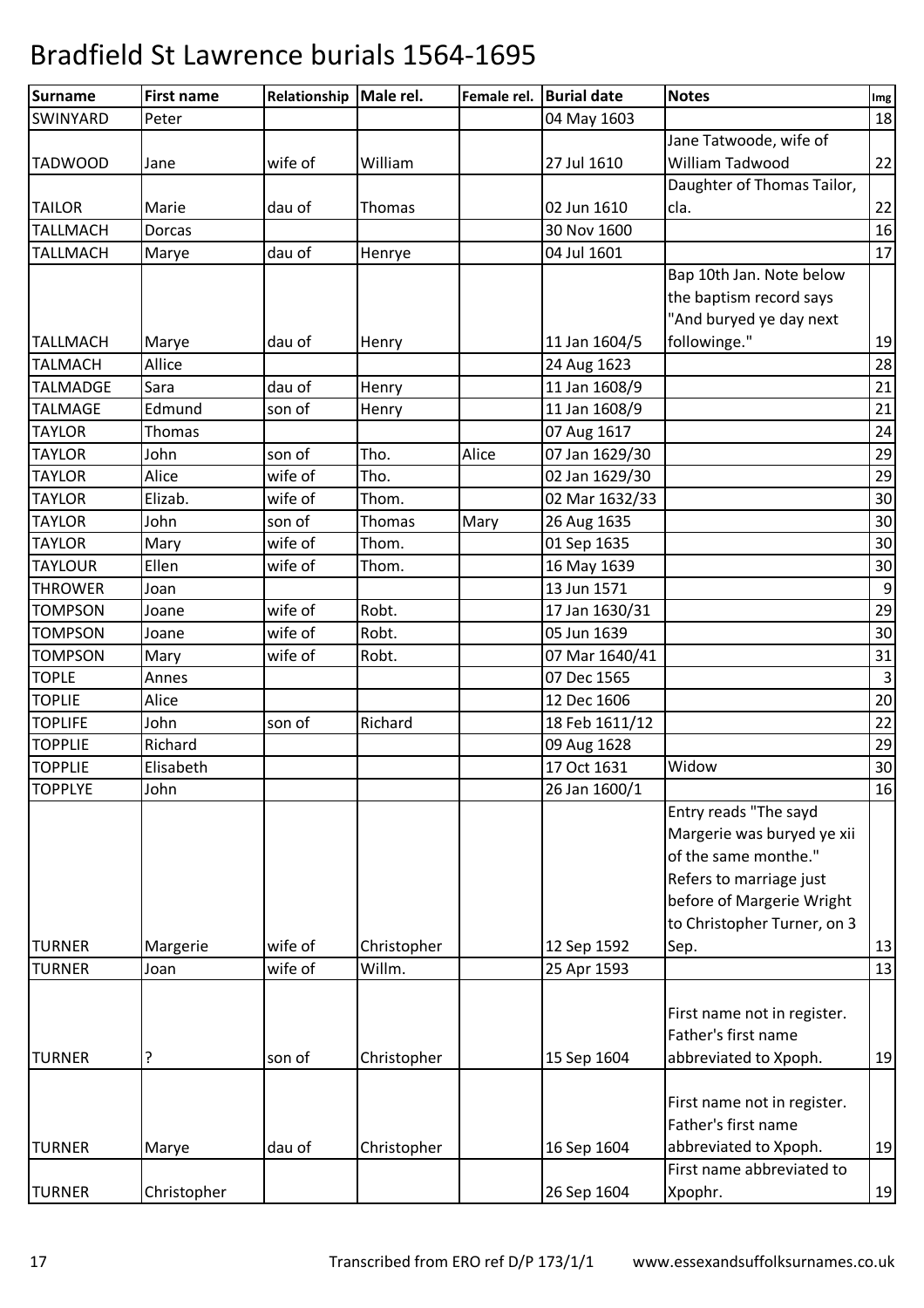| <b>Surname</b> | <b>First name</b> | Relationship   Male rel. |         | Female rel. | <b>Burial date</b> | <b>Notes</b>                | Img |
|----------------|-------------------|--------------------------|---------|-------------|--------------------|-----------------------------|-----|
| <b>UFFORD</b>  | ?                 |                          |         |             | 02 Jul 1612        | Mother Ufford, widdow       | 22  |
| <b>UFFORD</b>  | Ann               |                          |         |             | 18 May 1630        | Widow                       | 29  |
| <b>UFFORD</b>  | John              |                          |         |             | 28 Aug 1634        |                             | 30  |
| <b>UFFORDE</b> | Robert            |                          |         |             | 20 Mar 1612/13     |                             | 23  |
|                |                   |                          |         |             |                    | John Warren, servant to Mr  |     |
| <b>VINCENT</b> | John              | servant of               | ?       |             | 26 Jul 1628        | Vincent                     | 29  |
|                |                   |                          |         |             |                    | Edward Spooner, servant to  |     |
| <b>VINCENT</b> | Edward            | servant of               | ?       |             | 11 Oct 1635        | Mr Vincent                  | 30  |
| <b>VITZ</b>    | Henrye            |                          |         |             | 31 Jan 1603/4      |                             | 18  |
| <b>VITZ</b>    | Mary              | wife of                  | Willm.  |             | 11 Aug 1605        |                             | 19  |
| <b>WAD</b>     | Gilbert           |                          |         |             | 03 Feb 1581/82     |                             | 8   |
| <b>WAD</b>     | John              |                          |         |             | 02 Jan 1592/93     |                             | 13  |
| <b>WALKER</b>  | Beniamin          | son of                   | Benia.  |             | 15 May 1614        |                             | 23  |
| <b>WARD</b>    | Joan              | wife of                  | Will.   |             | 18 May 1598        |                             | 15  |
| <b>WARD</b>    | Anne              |                          |         |             | 11 Nov 1638        | A stranger                  | 30  |
| <b>WARREN</b>  | Edward            |                          |         |             | 14 Jul 1591        |                             | 12  |
|                |                   |                          |         |             |                    | Daughter of George Warren   |     |
|                |                   |                          |         |             |                    | jnr. First name not in      |     |
| <b>WARREN</b>  | ?                 | dau of                   | George  |             | 15 Dec 1605        | register.                   | 19  |
| <b>WARREN</b>  | John              |                          |         |             | 09 Jul 1612        |                             | 22  |
| <b>WARREN</b>  | Georg             |                          |         |             | 02 Aug 1612        | Georg Warren senior         | 22  |
| <b>WARREN</b>  | John              | son of                   | George  |             | 14 Dec 1613        |                             | 23  |
| <b>WARREN</b>  | George            | son of                   | George  |             | 25 Dec 1613        |                             | 23  |
| <b>WARREN</b>  | Joane             | wife of                  | George  |             | 26 Feb 1618/19     |                             | 28  |
| WARREN         | Jane              | dau of                   | George  |             | 03 Feb 1624/25     |                             | 28  |
|                |                   |                          |         |             |                    | John Warren, servant to Mr  |     |
| <b>WARREN</b>  | John              | servant of               | ?       |             | 26 Jul 1628        | Vincent                     | 29  |
| <b>WARRIN</b>  | Em                | wife of                  | George  |             | 06 Feb 1610/11     | Wife of George senior       | 22  |
|                |                   |                          |         |             |                    | Jane Warrin wife of Georg   |     |
| <b>WARRIN</b>  | Jane              | wife of                  | Georg   |             | 16 Oct 1611        | Warren                      | 22  |
| <b>WARRIN</b>  | Richard           | son of                   | George  |             | 16 Oct 1613        |                             | 23  |
| <b>WATSON</b>  | John              |                          |         |             | 08 Apr 1639        |                             | 30  |
| <b>WEAST</b>   | Susan             | dau of                   | Daniel  | Jone        | 01 Feb 1634/35     |                             | 30  |
| <b>WEBB</b>    | John              |                          |         |             | 30 Sep 1599        |                             | 15  |
| <b>WEBB</b>    | Alice             | wife of                  | John    |             | 17 Jan 1605/6      |                             | 20  |
|                |                   |                          |         |             |                    | Webb, widdow (first name    |     |
| <b>WEBB</b>    | ?                 |                          |         |             | 20 Dec 1610        | not in register)            | 22  |
| <b>WEBB</b>    | Diana             | dau of                   | Richard |             | 09 Mar 1611/12     |                             | 22  |
| <b>WEBB</b>    | Mary              | dau of                   | Robert  |             | 09 Nov 1692        |                             | 33  |
| <b>WEBB</b>    | Mathie            | wife of                  | Robert  |             | 28 Aug 1693        |                             | 33  |
| <b>WEBBE</b>   | John              |                          |         |             | 30 Apr 1625        |                             | 28  |
| <b>WEBBE</b>   | Mary              |                          |         |             | 25 Jul 1626        |                             | 29  |
|                |                   |                          |         |             |                    |                             |     |
| <b>WEEBB</b>   | ?                 | wife of                  | Richard |             | 08 Jun 1617        | First name not in register. | 24  |
| WELLHAM        | Faithe            | wife of                  | Robert  |             | 07 Mar 1624/25     |                             | 28  |
| <b>WEST</b>    | Mathew            | dau of                   | John    | Mathew      | 05 Jul 1619        |                             | 28  |
| <b>WEST</b>    | Mary              | dau of                   | John    |             | 24 Jan 1624/25     |                             | 28  |
| <b>WEST</b>    | Martha            | wife of                  | John    |             | 27 Oct 1628        |                             | 29  |
| <b>WEST</b>    | Rebecka           | wife of                  | John    |             | 25 Apr 1629        |                             | 29  |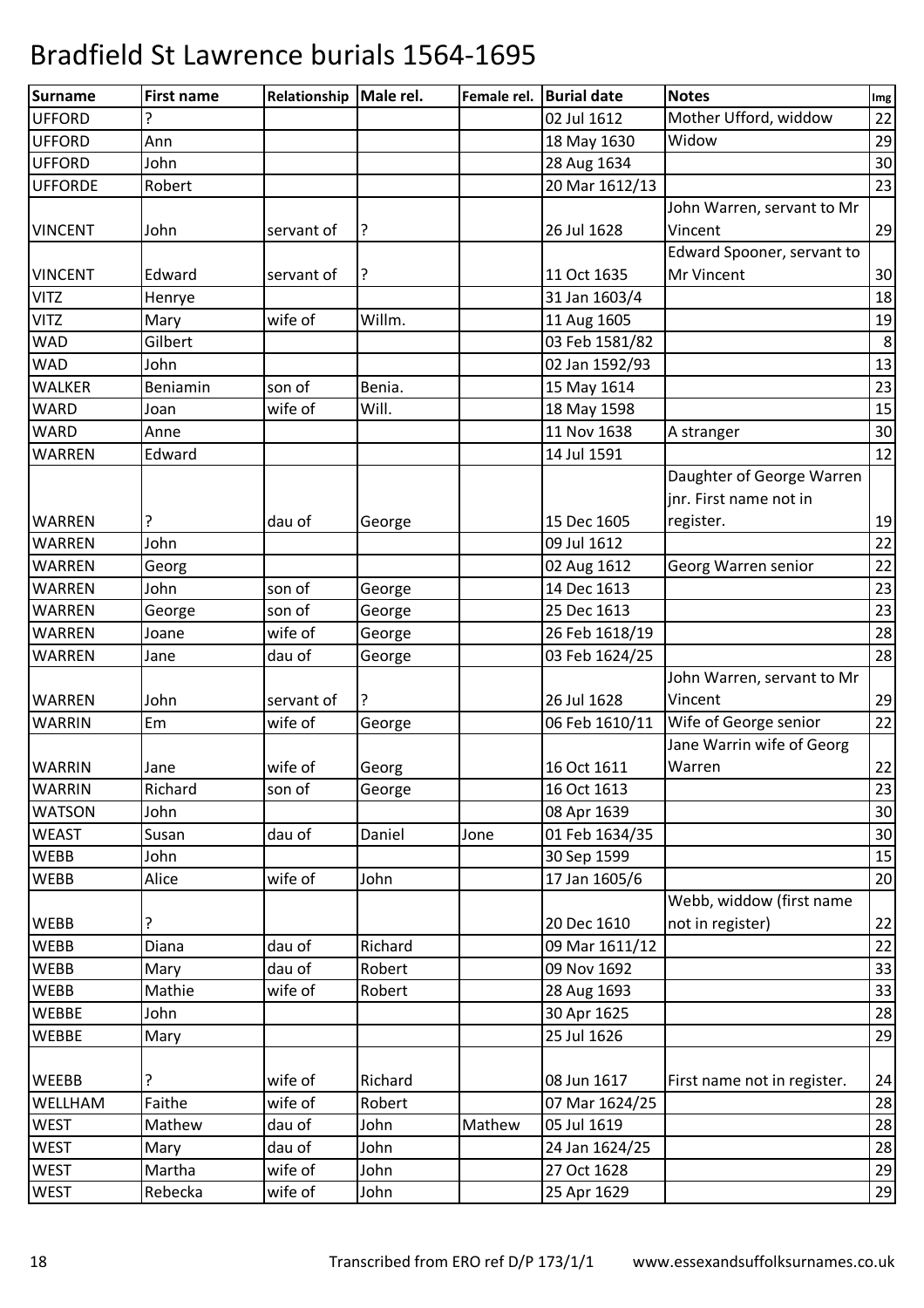| <b>Surname</b>   | <b>First name</b> | Relationship   Male rel. |           | Female rel. | <b>Burial date</b> | <b>Notes</b>                  | Img |
|------------------|-------------------|--------------------------|-----------|-------------|--------------------|-------------------------------|-----|
| <b>WEST</b>      | John              |                          |           |             | 27 Jul 1629        | The elder                     | 29  |
| <b>WEST</b>      | John              | son of                   | John      |             | 13 Apr 1639        |                               | 30  |
| <b>WEST</b>      | Priscilla         | wife of                  | John      |             | 03 Dec 1639        |                               | 30  |
| <b>WEST</b>      | Daniel            | son of                   | John      | Mary        | 19 May 1642        |                               | 31  |
|                  |                   |                          |           |             |                    | Richard West, servant to Sir  |     |
| <b>WEST</b>      | Richard           | servant of               | Harbottle |             | 28 Mar 1644        | <b>Harbottle Grimeston</b>    | 31  |
| <b>WEYLES</b>    | Sarah             | dau of                   | Daniel    |             | 18 Oct 1633        |                               | 30  |
| <b>WHARTON</b>   | Robert            |                          |           |             | 07 Jun 1596        |                               | 14  |
| <b>WHARTON</b>   | Olive             | wife of                  | Robert    |             | 07 May 1598        |                               | 14  |
| <b>WHARTON</b>   | Christopher       |                          |           |             | 10 May 1616        |                               | 24  |
| <b>WHARTON</b>   | ?                 |                          |           |             | 08 Aug 1618        | Widdow Wharton                | 28  |
| <b>WHARTON</b>   | Allice            |                          |           |             | 12 Mar 1626/27     |                               | 29  |
| <b>WHITLOCK</b>  | Mary              |                          |           |             | 20 Jan 1694/95     | Widow                         | 33  |
| <b>WHYLES</b>    | Mary              | dau of                   | Daniel    |             | 30 Jul 1632        |                               | 30  |
| <b>WILDES</b>    | Richard           |                          |           |             | 29 Apr 1631        |                               | 30  |
| <b>WILDING</b>   | James             | son of                   | Will.     |             | 13 Dec 1691        |                               | 31  |
| <b>WILES</b>     | Richard           |                          |           |             | 30 Jan 1617/18     |                               | 24  |
| <b>WILES</b>     | Sarah             | dau of                   | Daniell   | Sarah       | 17 Feb 1619/20     |                               | 28  |
| <b>WILES</b>     | Daniel            | son of                   | Daniel    | Sarah       | 14 Nov 1625        |                               | 29  |
|                  |                   |                          |           |             |                    | First name not in register.   |     |
|                  |                   |                          |           |             |                    | Date has faded - April or     |     |
| <b>WILLES</b>    | ?                 | wife of                  | Richard   |             | $* * 1614$         | May?                          | 23  |
| <b>WING</b>      | John              |                          |           |             | 18 Dec 1585        | 28th year of QE1              | 8   |
| <b>WING</b>      | Alys              | wife of                  | Thomas    |             | 17 Dec 1573        |                               | 10  |
|                  |                   |                          |           |             |                    | Son of the sayd Thomas -      |     |
|                  |                   |                          |           |             |                    | referring to burial on same   |     |
|                  |                   |                          |           |             |                    | day of Alys Wing wife of      |     |
| <b>WING</b>      | Robt.             | son of                   | Thomas    |             | 17 Dec 1573        | Thomas.                       | 10  |
| <b>WING</b>      | Willm.            |                          |           |             | 14 Dec 1592        |                               | 12  |
| <b>WING</b>      | Elizabethe        | dau of                   | Thomas    |             | 27 Mar 1593        |                               | 13  |
| <b>WING</b>      | Thomas            |                          |           |             | 20 Sep 1614        | Thomas Wing senior            | 23  |
| <b>WING</b>      | James             | son of                   | Thom.     |             | 15 Apr 1632        |                               | 30  |
| <b>WINGE</b>     | Alice             | wife of                  | Tho.      |             | 17 May 1629        |                               | 29  |
| <b>WINGE</b>     | Robert            | child of                 | Tho.      | Alice       | 13 Jul 1629        |                               | 29  |
| <b>WINGE</b>     | Elizabeth         | dau of                   | Tho.      | Alce        | 02 Jan 1630/31     |                               | 29  |
|                  |                   |                          |           |             |                    |                               |     |
| <b>WITHE</b>     | William           | son of                   | William   |             | 19 May 1610        | Had been baptized 17 May      | 22  |
| <b>WITHE</b>     | Thomas            | son of                   | William   |             | 01 Oct 1612        |                               | 22  |
| <b>WITHLOCK</b>  | John              |                          |           |             | 13 Jan 1691/92     |                               | 31  |
|                  |                   |                          |           |             |                    | Day of month hard to read -   |     |
| <b>WITTLOCK</b>  | Susan             |                          |           |             | * Mar 1693/4       | 2nd?                          | 33  |
|                  |                   |                          |           |             |                    | Elizabeth Mascall, servant to |     |
| <b>WOOD</b>      | Elizabeth         | servant of               | Rich.     |             | 20 Jul 1628        | Rich. Wood                    | 29  |
| <b>WOOD</b>      | John              |                          |           |             | 14 Oct 1628        |                               | 29  |
| <b>WOOD</b>      | Richard           |                          |           |             | 25 Dec 1630        |                               | 29  |
| <b>WOOD</b>      | John              | son of                   | John      |             | 13 Dec 1692        |                               | 33  |
| WOODDARD         | Joane             | dau of                   | Robert    | Mary        | 17 Mar 1622/23     |                               | 28  |
| <b>WOODE</b>     | Mary              | wife of                  | Richard   |             | 25 Jun 1628        |                               | 29  |
| <b>WOODHOUSE</b> | John              |                          |           |             | 14 Feb 1572/73     |                               | 10  |